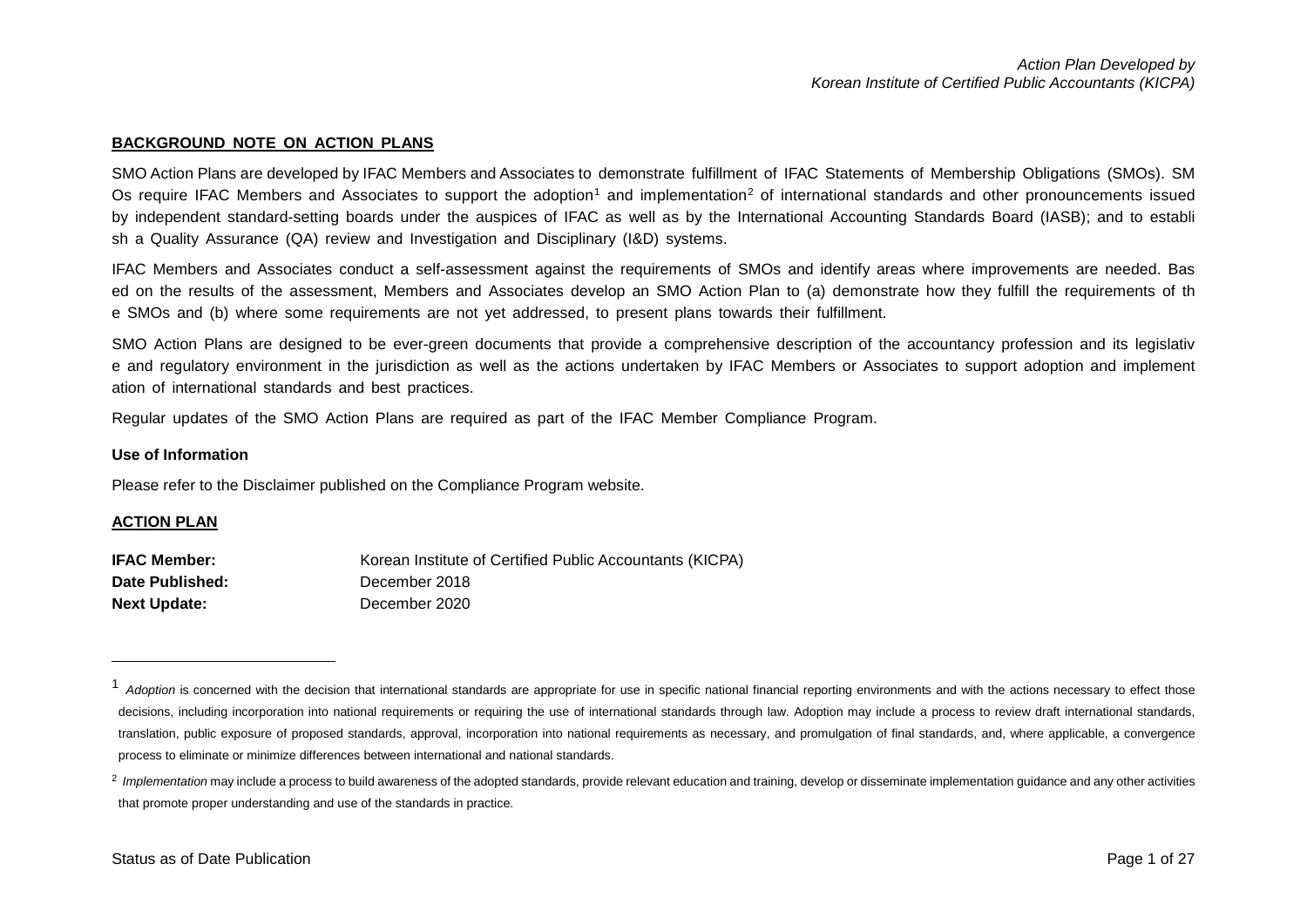**Action Plan Subject:** SMO1 - Quality Assurance (QA) **Action Plan Objective:** To ensure KICPA's Quality Assurance Review System Incorporates all SMO1 Requirements

| #  | <b>Start Date</b>                                                                                                                                                                                                                                                                                                                                                                                                              | <b>Actions</b>                                                                                                                                                                                                                                                                                                                                                             | <b>Completion</b><br><b>Date</b> | <b>Responsibility</b>                                                   | <b>Resource</b>    |  |  |
|----|--------------------------------------------------------------------------------------------------------------------------------------------------------------------------------------------------------------------------------------------------------------------------------------------------------------------------------------------------------------------------------------------------------------------------------|----------------------------------------------------------------------------------------------------------------------------------------------------------------------------------------------------------------------------------------------------------------------------------------------------------------------------------------------------------------------------|----------------------------------|-------------------------------------------------------------------------|--------------------|--|--|
|    | Background:                                                                                                                                                                                                                                                                                                                                                                                                                    |                                                                                                                                                                                                                                                                                                                                                                            |                                  |                                                                         |                    |  |  |
|    | Oversight of the Assurance Program of the accounting firms and Certified Public Accountant (CPAs) is the responsibility of the Securities &<br>Futures Commission (SFC). However, the SFC entrusts its power to the governor of the Financial Supervisory Service (FSS) and KICPA.                                                                                                                                             |                                                                                                                                                                                                                                                                                                                                                                            |                                  |                                                                         |                    |  |  |
|    |                                                                                                                                                                                                                                                                                                                                                                                                                                | If KICPA intends to establish or revise the quality control review standards or regulations, approval by SFC is required and the results of the<br>quality control review are reported to SFC.                                                                                                                                                                             |                                  |                                                                         |                    |  |  |
|    | In accordance with the International Standard on Quality Control 1, effective as of June 15, 2005, FSS and the Audit Quality Control Review<br>Committee under KICPA undertake the Audit Quality Control Review Program on accounting firms. Under the Audit Quality Control Review<br>Committee, the Audit Quality Control Supervisory Committee is constituted to review and evaluate auditing practice of accounting firms. |                                                                                                                                                                                                                                                                                                                                                                            |                                  |                                                                         |                    |  |  |
|    |                                                                                                                                                                                                                                                                                                                                                                                                                                | KICPA continues to ensure that KICPA's QA review system is operating effectively and is in line with all SMO1 requirements. KICPA is scheduled<br>to adopt the new International Standards on Quality Control (ISQC1) from 2013.                                                                                                                                           |                                  |                                                                         |                    |  |  |
|    |                                                                                                                                                                                                                                                                                                                                                                                                                                | For more information about the KICPA Quality Assurance Program, please visit the website (www.kicpa.or.kr).                                                                                                                                                                                                                                                                |                                  |                                                                         |                    |  |  |
|    |                                                                                                                                                                                                                                                                                                                                                                                                                                | Ongoing Process1: To Continue to Focus on Adoption and Implementation of ISQC1 and Review KICPA's QA Review System to Ensure it<br>Incorporates all SMO1 Requirements-                                                                                                                                                                                                     |                                  |                                                                         |                    |  |  |
| 1. | February<br>2008                                                                                                                                                                                                                                                                                                                                                                                                               | Continuously recommend FSS to adopt a maximum cycle of<br>three years for a firm, which audits listed entities. FSS's view<br>is that it is difficult to adopt the requirement in a short period<br>of time because of resources and budget limitation.                                                                                                                    | Ongoing                          | <b>Vice President</b><br>(Professional<br><b>Standards</b><br>&<br>CPE) | <b>KICPA</b> staff |  |  |
| 2. | April 2009                                                                                                                                                                                                                                                                                                                                                                                                                     | Apply the QA review checklist of FSS (Financial Supervisory<br>Services) prepared in full compliance with ISQC1 for auditors<br>that audit listed entities or subject to KICPA's QA review.<br>FSS conducts QA review of major accounting firms<br>that audit listed companies while KICPA conducts QA<br>reviews of firms that are not subject to the FSS's QA<br>review. | Ongoing                          | President<br>Vice<br>(Professional<br>&<br><b>Standards</b><br>CPE)     | <b>KICPA</b> staff |  |  |
|    |                                                                                                                                                                                                                                                                                                                                                                                                                                | Ongoing Process 2: To Review KICPA's Compliance Information                                                                                                                                                                                                                                                                                                                |                                  |                                                                         |                    |  |  |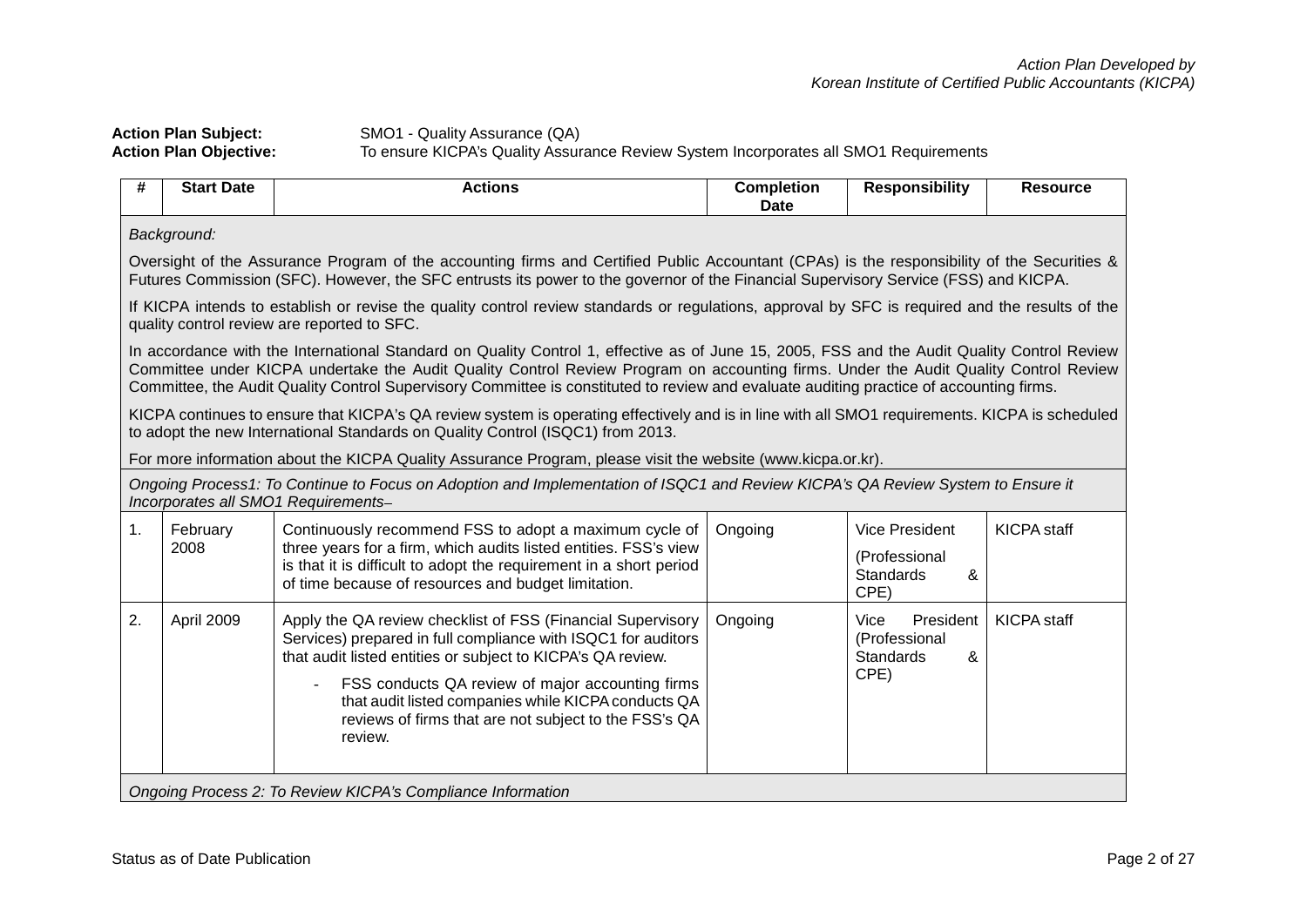| #  | <b>Start Date</b>           | <b>Actions</b>                                                                                                                                                                                                                                                           | <b>Completion</b><br><b>Date</b> | <b>Responsibility</b>                                                   | <b>Resource</b>    |
|----|-----------------------------|--------------------------------------------------------------------------------------------------------------------------------------------------------------------------------------------------------------------------------------------------------------------------|----------------------------------|-------------------------------------------------------------------------|--------------------|
| 3. | Ongoing                     | Perform periodic review of KICPA's SMO Action Plan and<br>DBR.<br>Once updated, inform IFAC Compliance staff about the<br>updates in order for the Compliance staff to republish updated<br>information.                                                                 | Ongoing                          | <b>Vice President</b><br>(Professional<br><b>Standards</b><br>&<br>CPE) | <b>KICPA</b> staff |
|    |                             | Actions Completed 1: Developed Quality Control Guidance and Planned Implementation Activities                                                                                                                                                                            |                                  |                                                                         |                    |
| 4. | February<br>2008            | Obtained information and other related guidance developed<br>by the American Institute of Certified Public Accountants<br>(AICPA) and Institute of Chartered Accountants of Canada<br>(CICA).                                                                            | August 2008                      | <b>Vice President</b><br>(Professional<br>Standards<br>&<br>CPE)        | <b>KICPA</b> staff |
| 5. | September<br>2008           | Developed "A Specimen of A Firm's Rule for Establishing and<br>Maintaining Quality Control System (tentatively named)". The<br>Example included all requirements of ISQC1 and<br>International Accounting Standards (IAS) 220 written in<br>simple and plain expression. | October 2009                     | <b>Vice President</b><br>(Professional<br><b>Standards</b><br>&<br>CPE) | <b>KICPA</b> staff |
| 6. | November<br>2009            | Released final version of the Example.                                                                                                                                                                                                                                   | November 2009                    | <b>Vice President</b><br>(Professional<br><b>Standards</b><br>&<br>CPE) | <b>KICPA</b> staff |
|    | <b>Actions Completed 2:</b> | <b>Adopted New ISQC1</b>                                                                                                                                                                                                                                                 |                                  |                                                                         |                    |
| 7. | <b>July 2011</b>            | KICPA adopted New ISQC1 in 2013. Accordingly, KICPA<br>translates "Guide to Quality Control for Small-and Medium-<br>Sized Practices" into Korean.                                                                                                                       | August 2012                      | <b>Vice President</b><br>(Professional<br><b>Standards</b><br>&<br>CPE) | <b>KICPA</b> staff |
| 8. | August 2011                 | Develop "A Specimen of An audit team's Rule for Establishing<br>and Maintaining Quality Control System (tentatively named)".<br>The Example included main requirements of ISQC1 and IAS<br>220 written in simple and plain expression.                                   | August 2012                      | <b>Vice President</b><br>(Professional<br><b>Standards</b><br>&<br>CPE) | <b>KICPA</b> staff |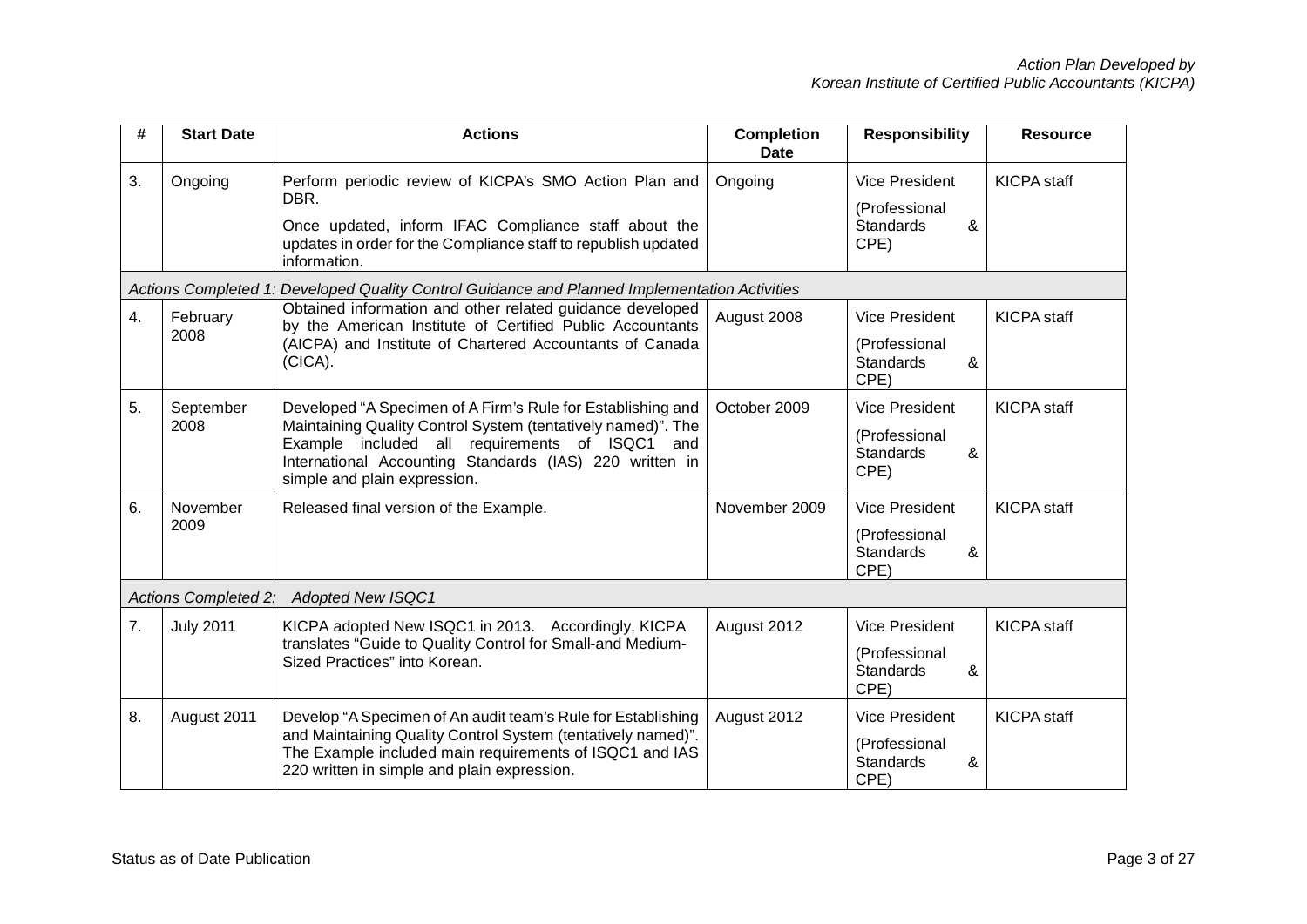| #   | <b>Start Date</b> | <b>Actions</b>                                                                                                                                      | <b>Completion</b><br><b>Date</b> | <b>Responsibility</b>                                                         | <b>Resource</b>                                |
|-----|-------------------|-----------------------------------------------------------------------------------------------------------------------------------------------------|----------------------------------|-------------------------------------------------------------------------------|------------------------------------------------|
| 9.  | April 2013        | Fully translated the New ISQC1 into Korean and obtained<br>feedback from stakeholders.<br>Released an exposure draft of the new ISQC1 in July 2013. | August 2013                      | Vice President<br>(Professional<br><b>Standards</b><br>&<br>CPE)              | KICPA staff                                    |
| 10. | August 2013       | Passed and promulgated the revised KSQC 1 in August,<br>2013.                                                                                       | August 2013                      | - Vice President<br>(Professional<br><b>Standards</b><br>&<br>CPE)<br>- KAASB | KICPA staff                                    |
| 11. | January 2018      | KSQC 1 was established aligned with requirements of the<br>revised Act on External Audit of Stock Companies.                                        | October 2018                     | - Vice President<br>(Professional<br><b>Standards</b><br>&<br>CPE)<br>- KAASB | Members<br>0f<br><b>KAASB</b><br>- KICPA Staff |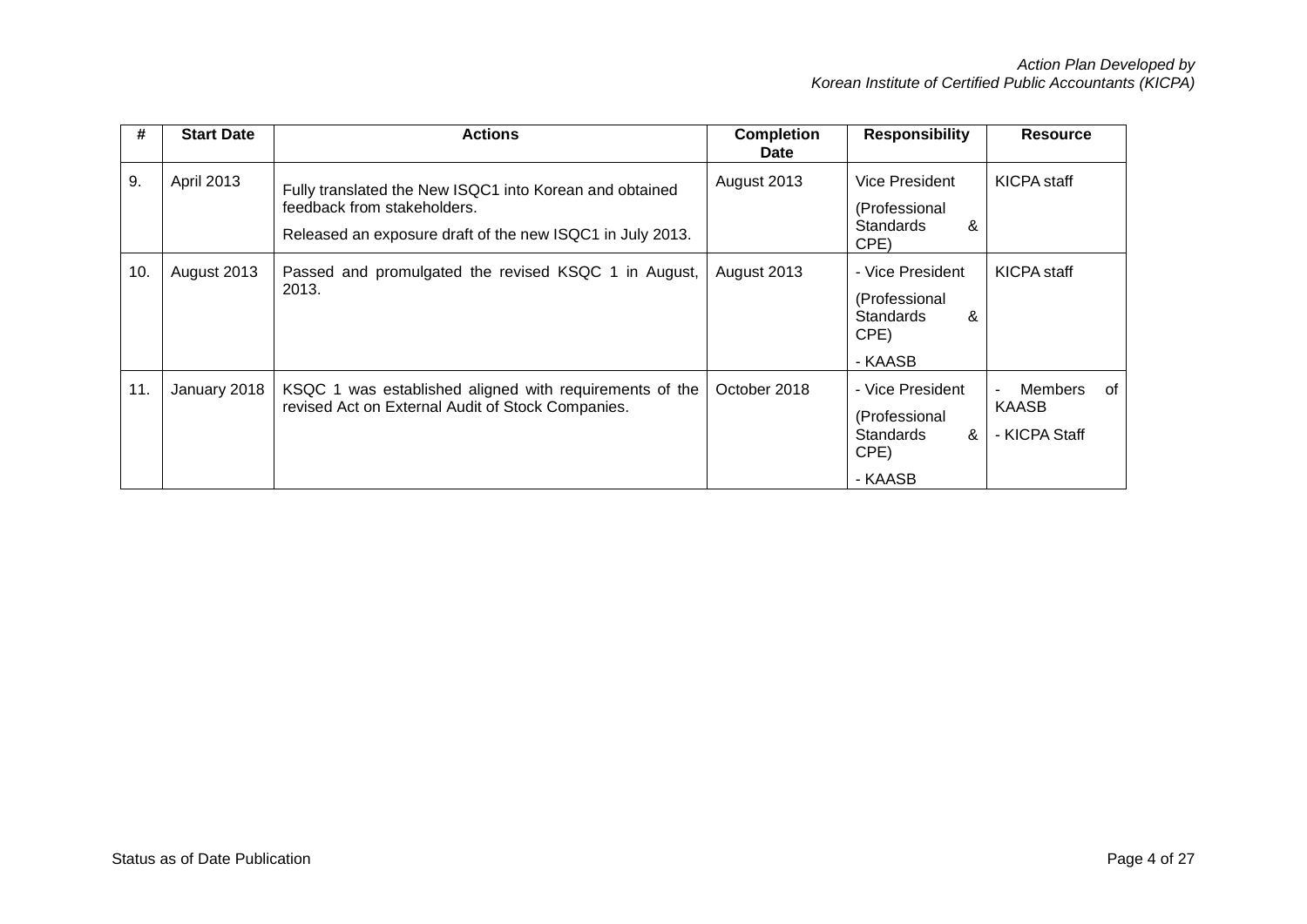Table to conduct self-assessment against requirements of SMO 1

| <b>Requirements</b>                                                                                                                                                     | Υ            | <b>N</b> | <b>Partially</b> | <b>Comments</b>                                |
|-------------------------------------------------------------------------------------------------------------------------------------------------------------------------|--------------|----------|------------------|------------------------------------------------|
| <b>Scope of the System</b><br>1. At a minimum, mandatory QA<br>reviews are required for all audits of<br>financial statements.                                          | $\Omega$     |          |                  |                                                |
| <b>Quality Control Standards and Other</b><br><b>Quality Control Guidance</b>                                                                                           |              |          |                  |                                                |
| 2. Firms are required to implement a<br>system of quality control in<br>accordance with the quality control<br>standards.                                               | $\mathbf{o}$ |          |                  |                                                |
| 3. Most up to date versions of ISQC 1<br>and other relevant ISA are adopted<br>as the quality control standards.                                                        | $\mathbf{o}$ |          |                  | The latest KSQC1 was approved on October 2018. |
| 4. Member Body assists firms in<br>understanding the objectives of<br>quality control and in implementing<br>and maintaining appropriate systems<br>of quality control. | $\mathbf{o}$ |          |                  |                                                |
| <b>Review Cycle</b>                                                                                                                                                     |              |          |                  | A cycle-based approach is used.                |
| 5. A cycle-based, risk-based, or a<br>mixed approach for selecting firms<br>for QA review is used.                                                                      | $\Omega$     |          |                  |                                                |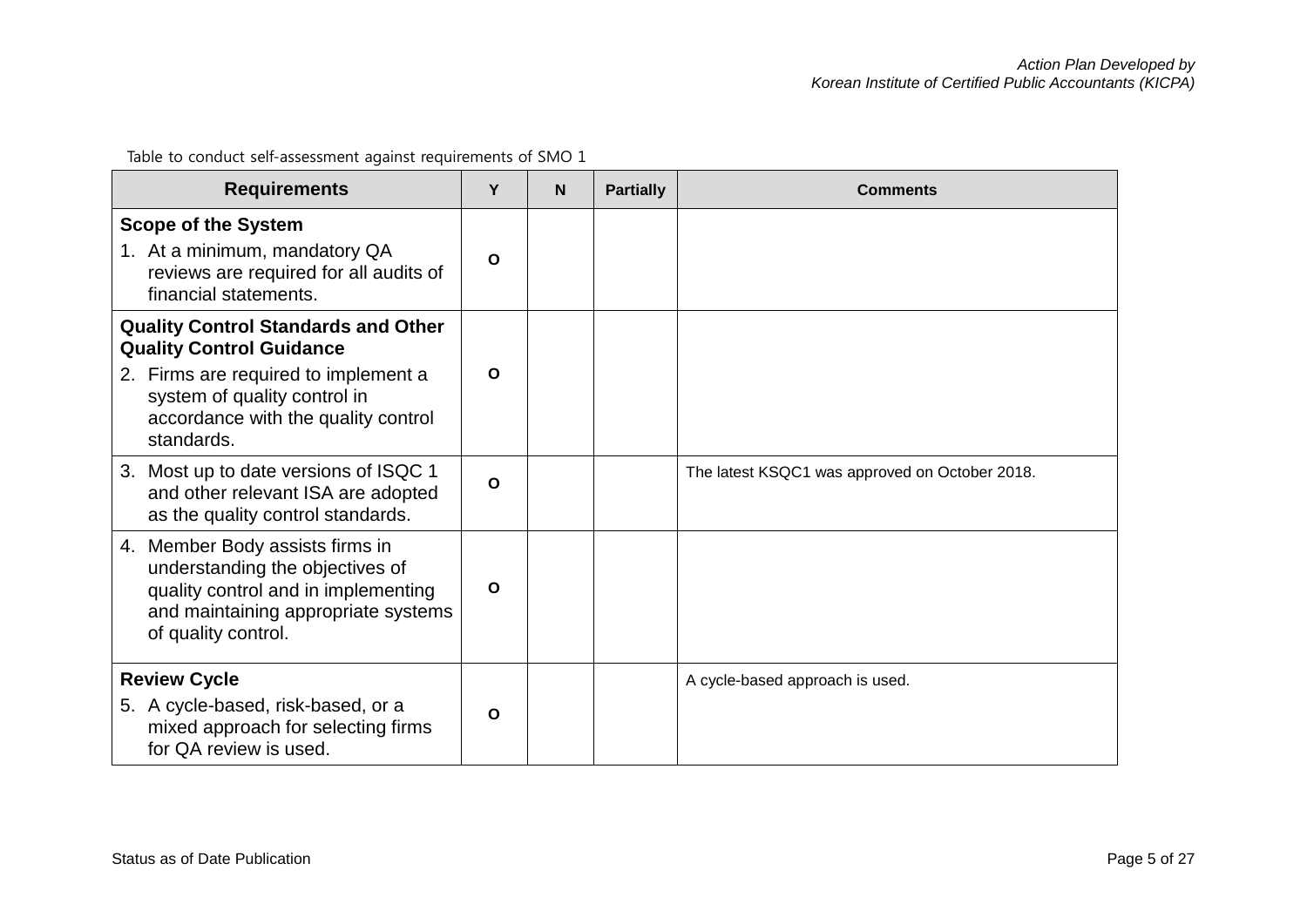| <b>Requirements</b>                                                                                                 | Y            | <b>N</b> | <b>Partially</b> | <b>Comments</b>                                                                                    |
|---------------------------------------------------------------------------------------------------------------------|--------------|----------|------------------|----------------------------------------------------------------------------------------------------|
| 6. For cycle-based approach, quality                                                                                |              |          |                  | (previous)                                                                                         |
| control reviews are required to take<br>place at least every six years (and                                         |              |          |                  | Big-sized firms (once every 2-3 years) by the Financial<br><b>Supervisory Service</b>              |
| every three years for audits of public<br>interest entities).                                                       |              |          |                  | SMPs (once every five years) by the KICPA                                                          |
|                                                                                                                     | O            |          |                  | Audit teams (once every 5-7 years) by the KICPA                                                    |
|                                                                                                                     |              |          |                  | (revised) to be effective from 1 <sup>st</sup> November, 2018                                      |
|                                                                                                                     |              |          |                  | Auditors of listed companies (once every 2-3 years) by the<br><b>Financial Supervisory Service</b> |
|                                                                                                                     |              |          |                  | The rest will be subject to the previous thresholds.                                               |
| <b>QA Review Team</b>                                                                                               |              |          |                  |                                                                                                    |
| 7. Independence of the QA Team is<br>assessed and documented.                                                       | O            |          |                  |                                                                                                    |
| 8. QA Team possesses appropriate<br>levels of expertise.                                                            | $\mathbf{o}$ |          |                  |                                                                                                    |
| <b>Reporting</b>                                                                                                    |              |          |                  |                                                                                                    |
| 9. Documentation of evidence<br>supporting the quality control review<br>report is required.                        | $\mathbf{o}$ |          |                  |                                                                                                    |
| 10. A written report is issued upon<br>conclusion of the QA review and<br>provided to the firm/partner<br>reviewed. | $\mathbf O$  |          |                  |                                                                                                    |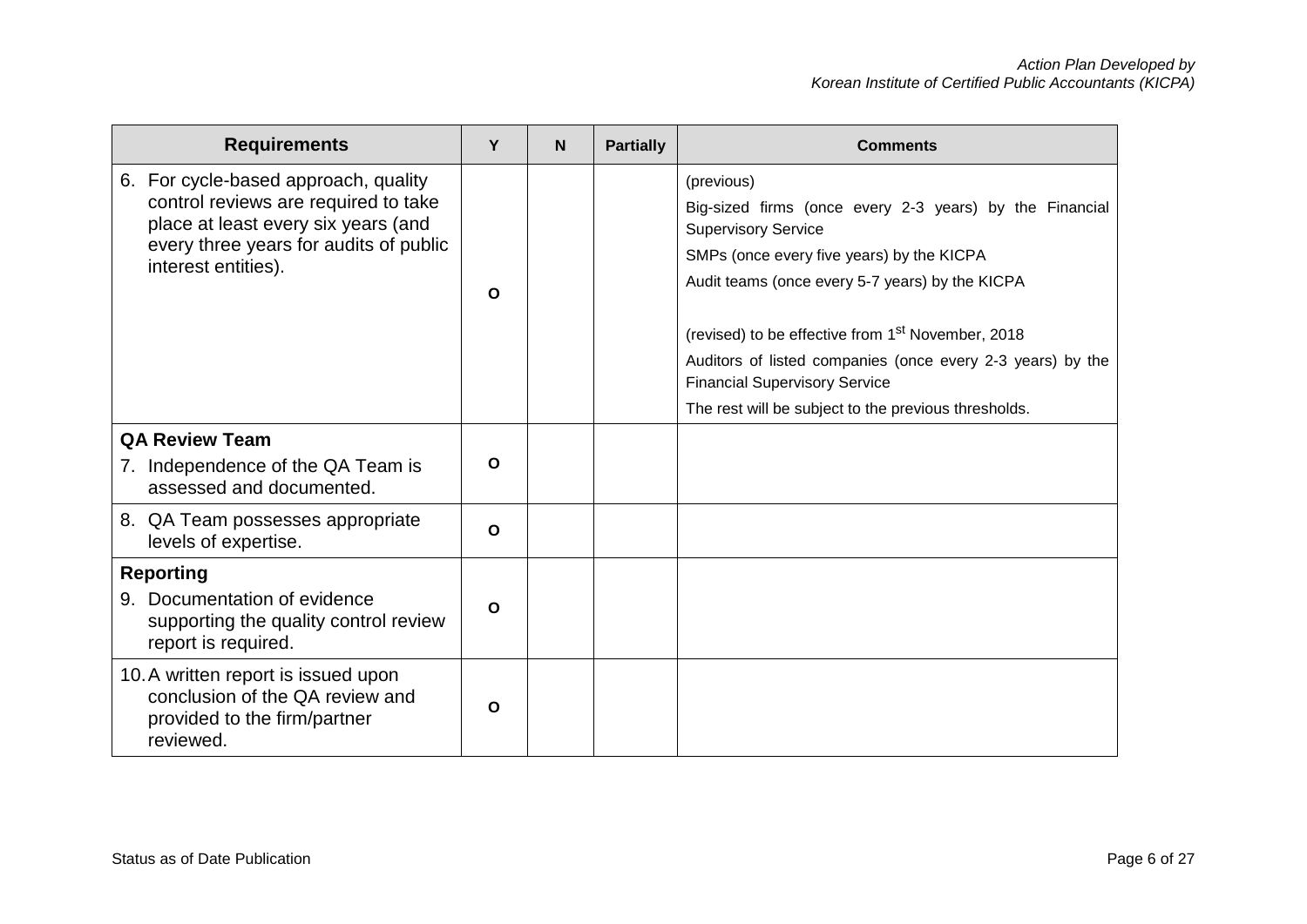| <b>Requirements</b>                                                                                                                                                                                              | Υ            | N | <b>Partially</b> | <b>Comments</b> |
|------------------------------------------------------------------------------------------------------------------------------------------------------------------------------------------------------------------|--------------|---|------------------|-----------------|
| <b>Corrective and Disciplinary Actions</b><br>11. Reviewed firms/partners are<br>required to make timely adjustments<br>to meet recommendations from the<br>review report.                                       | $\mathbf{o}$ |   |                  |                 |
| 12. QA review system is linked to the<br>Investigation and Discipline system.                                                                                                                                    | $\Omega$     |   |                  |                 |
| <b>Consideration of Public Oversight</b><br>13. The body responsible for QA<br>reviews cooperates with its oversight<br>body and shares information on the<br>functioning of the QA review system,<br>as needed. | $\Omega$     |   |                  |                 |
| <b>Regular Review of Implementation</b><br>and Effectiveness<br>14. Regular reviews of implementation<br>and effectiveness of the system are<br>performed.                                                       | $\mathbf{o}$ |   |                  |                 |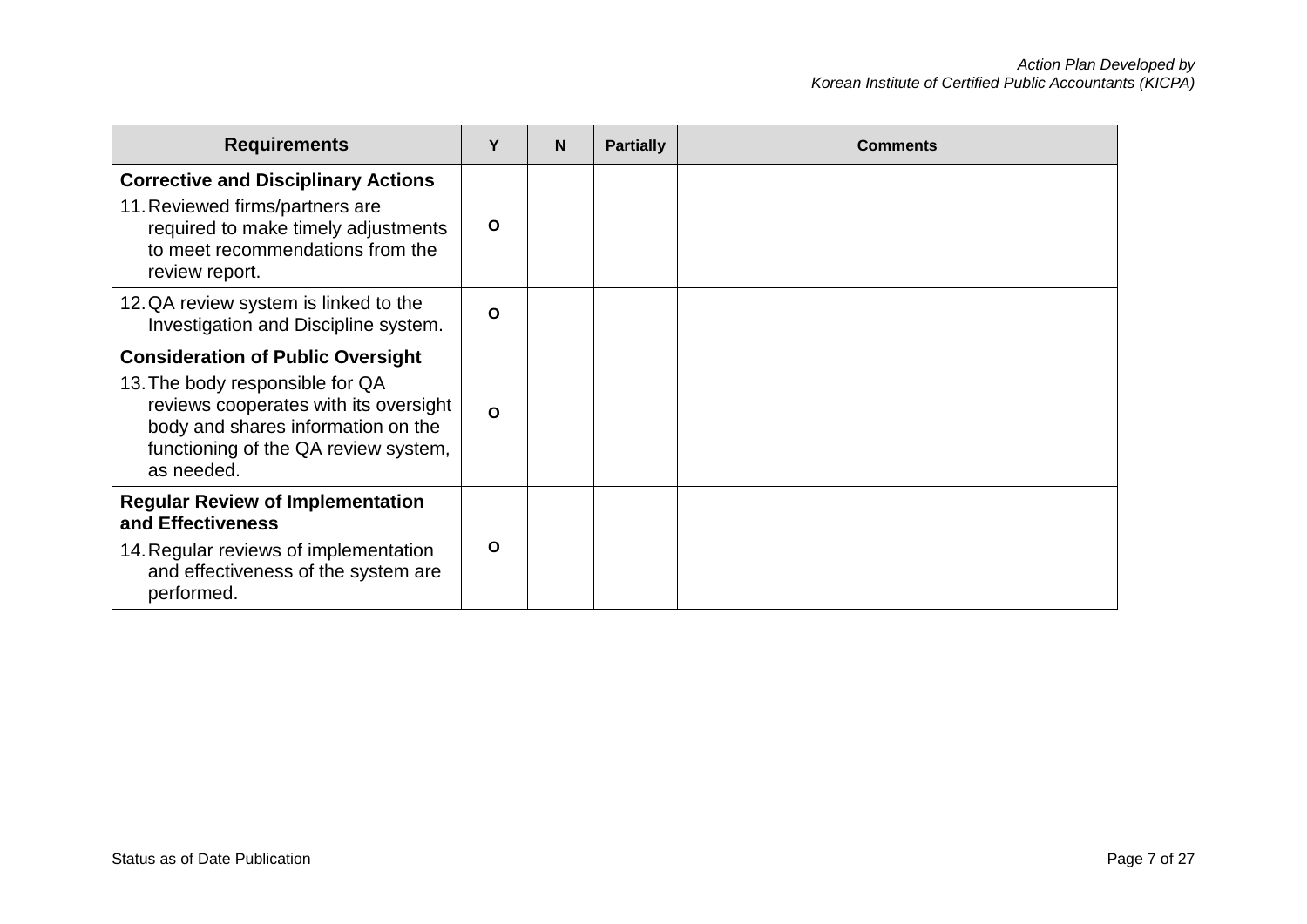<span id="page-7-0"></span>

| <b>Action Plan Subject:</b>   | SMO2 - International Education Standards (IESs)               |
|-------------------------------|---------------------------------------------------------------|
| <b>Action Plan Objective:</b> | To Continue to Use Best Endeavors to Promote IES Requirements |

| #   | <b>Start Date</b>                                                                                                                                                                                                                                                                                                                                                                                                                                                              | <b>Actions</b>                                                                                                                                                                                                                                                   | <b>Completion</b><br><b>Date</b> | <b>Responsibility</b>                                            | <b>Resource</b>    |  |  |  |
|-----|--------------------------------------------------------------------------------------------------------------------------------------------------------------------------------------------------------------------------------------------------------------------------------------------------------------------------------------------------------------------------------------------------------------------------------------------------------------------------------|------------------------------------------------------------------------------------------------------------------------------------------------------------------------------------------------------------------------------------------------------------------|----------------------------------|------------------------------------------------------------------|--------------------|--|--|--|
|     | Background:                                                                                                                                                                                                                                                                                                                                                                                                                                                                    |                                                                                                                                                                                                                                                                  |                                  |                                                                  |                    |  |  |  |
|     | The KICPA members are required to complete designated CPA activities on an annual basis in order to maintain and sharpen their professional<br>competence, skills, values, and attitudes. The members must complete a total of 40 hours of CPD programs. The programs cover subjects ranging<br>from accounting, audit, taxation to business advisory, IT and professional ethics. KICPA operates more than 1000 hours of online programs<br>excluding other offline seminars. |                                                                                                                                                                                                                                                                  |                                  |                                                                  |                    |  |  |  |
|     |                                                                                                                                                                                                                                                                                                                                                                                                                                                                                | The Education Committee in the KICPA reviews the appropriateness and quality of the programs on a yearly basis to ensure that members are<br>fully up-to-date with information and requirements.                                                                 |                                  |                                                                  |                    |  |  |  |
|     |                                                                                                                                                                                                                                                                                                                                                                                                                                                                                | The Committee released the revised IESs (2015 edition) that are translated into Korean in May, 2015, and promoted the translated IESs to<br>education-related stakeholders, such as regulators, academia and accounting firms.                                   |                                  |                                                                  |                    |  |  |  |
|     |                                                                                                                                                                                                                                                                                                                                                                                                                                                                                | Detailed information about KICPA's professional education requirements, Continuous Professional Development (CPD) and training can be found<br>in the relevant section on the KICPA's website www.kicpa.or.kr                                                    |                                  |                                                                  |                    |  |  |  |
|     |                                                                                                                                                                                                                                                                                                                                                                                                                                                                                | KICPA is continuously engaged in efforts to improve regulations, standards, and policies aimed at meeting the requirements of IES.                                                                                                                               |                                  |                                                                  |                    |  |  |  |
|     |                                                                                                                                                                                                                                                                                                                                                                                                                                                                                | Ongoing Process 1: To Maintain an Ongoing Process for Reviewing Proposed Standards and Implementing New Standards Issued by International<br><b>Accounting Education Standards Board (IAESB)</b>                                                                 |                                  |                                                                  |                    |  |  |  |
| 12. | Ongoing                                                                                                                                                                                                                                                                                                                                                                                                                                                                        | Maintain an ongoing process as recommended by the<br>Compliance staff and continues to use best endeavors to assist<br>regulatory body (Financial Services Commission 3) to<br>incorporate new and revised standards into the CPA Act and<br>related regulation. | Ongoing                          | <b>Vice President</b><br>(Professional<br>Standards<br>&<br>CPE) | <b>KICPA</b> staff |  |  |  |
|     |                                                                                                                                                                                                                                                                                                                                                                                                                                                                                | Ongoing Process 2: To Support Implementation of IES8, Competence Requirements for Audit Professionals                                                                                                                                                            |                                  |                                                                  |                    |  |  |  |
| 13. |                                                                                                                                                                                                                                                                                                                                                                                                                                                                                |                                                                                                                                                                                                                                                                  |                                  |                                                                  |                    |  |  |  |

-

<sup>&</sup>lt;sup>3</sup> The Financial Services Commission (FSC) was reorganized combining the former FSC's role and the former MoFE(Ministry of Finance and Economy)'s role of regulating CPAs.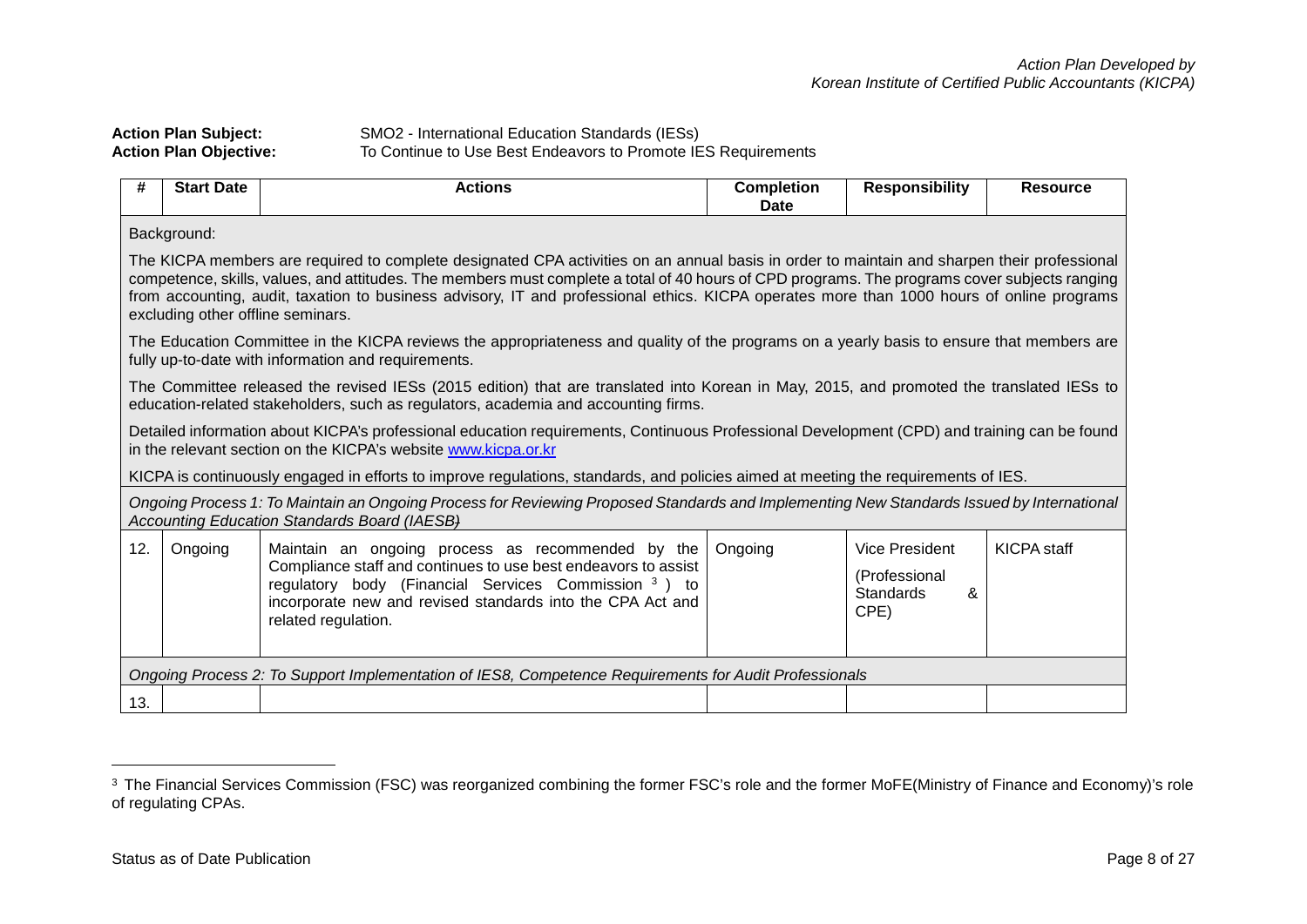| #   | <b>Start Date</b>                                                            | <b>Actions</b>                                                                                                                                                                                                                                                                                                                             | <b>Completion</b><br><b>Date</b> | <b>Responsibility</b>                                                   | <b>Resource</b>    |
|-----|------------------------------------------------------------------------------|--------------------------------------------------------------------------------------------------------------------------------------------------------------------------------------------------------------------------------------------------------------------------------------------------------------------------------------------|----------------------------------|-------------------------------------------------------------------------|--------------------|
| 14. | Ongoing                                                                      | Universities' curriculum related to CPA exam are assessed and<br>monitored by FSS pursuant to the CPA Act. FSS announces<br>and updates list of university courses which meet education<br>requirements. KICPA provides regulatory bodies with<br>information about new or revised standards and urges to reflect<br>them on its policies. | Ongoing                          | <b>Vice President</b><br>(Professional<br>&<br><b>Standards</b><br>CPE) | <b>KICPA</b> staff |
|     |                                                                              | Ongoing Process 3: To Review KICPA's Compliance Information                                                                                                                                                                                                                                                                                |                                  |                                                                         |                    |
| 15. | Ongoing                                                                      | Perform periodic review of KICPA's SMO Action Plan and DBR.                                                                                                                                                                                                                                                                                | Ongoing                          | <b>Vice President</b>                                                   | <b>KICPA</b> staff |
|     |                                                                              | Once updated, inform IFAC Compliance staff about the updates<br>in order for the Compliance staff to republish updated<br>information.                                                                                                                                                                                                     |                                  | (Professional<br><b>Standards</b><br>&<br>CPE)                          |                    |
| 16. | March 2015                                                                   | As a member of IAESB, KICPA's Vice President submitted                                                                                                                                                                                                                                                                                     | <b>March 2015</b>                | <b>Vice President</b>                                                   | <b>KICPA</b> staff |
|     | comments on the revision of IAESB Framework - description of<br>accountants. | accountancy profession and the definition of professional                                                                                                                                                                                                                                                                                  |                                  | (Professional<br><b>Standards</b><br>&<br>CPE)                          |                    |
| 17. | May 2015                                                                     | As a member of IAESB, KICPA's Vice President submitted                                                                                                                                                                                                                                                                                     | May 2015                         | Vice President                                                          | <b>KICPA</b> staff |
|     |                                                                              | comments on the draft of basis for conclusion for Framework.                                                                                                                                                                                                                                                                               |                                  | (Professional<br><b>Standards</b><br>&<br>CPE)                          |                    |
| 18. | February                                                                     | As a member of IAESB, KICPA's Vice President submitted                                                                                                                                                                                                                                                                                     | February 2016                    | <b>Vice President</b>                                                   | <b>KICPA</b> staff |
|     | 2016                                                                         | comments on the IES 7 survey.                                                                                                                                                                                                                                                                                                              |                                  | (Professional<br><b>Standards</b><br>&<br>CPE)                          |                    |
| 19. | <b>July 2017</b>                                                             | As a member of IAESB, KICPA's Vice President submitted                                                                                                                                                                                                                                                                                     | <b>July 2017</b>                 | <b>Vice President</b>                                                   | KICPA staff        |
|     |                                                                              | comments on the structural overview on an operating<br>framework for review of implementation support materials.                                                                                                                                                                                                                           |                                  | (Professional<br><b>Standards</b><br>&<br>CPE)                          |                    |
| 20. | August<br>2017                                                               | As a member of IAESB, KICPA's Vice President submitted<br>comments on the criteria for the new and revised                                                                                                                                                                                                                                 | August 2017                      | <b>Vice President</b>                                                   | <b>KICPA</b> staff |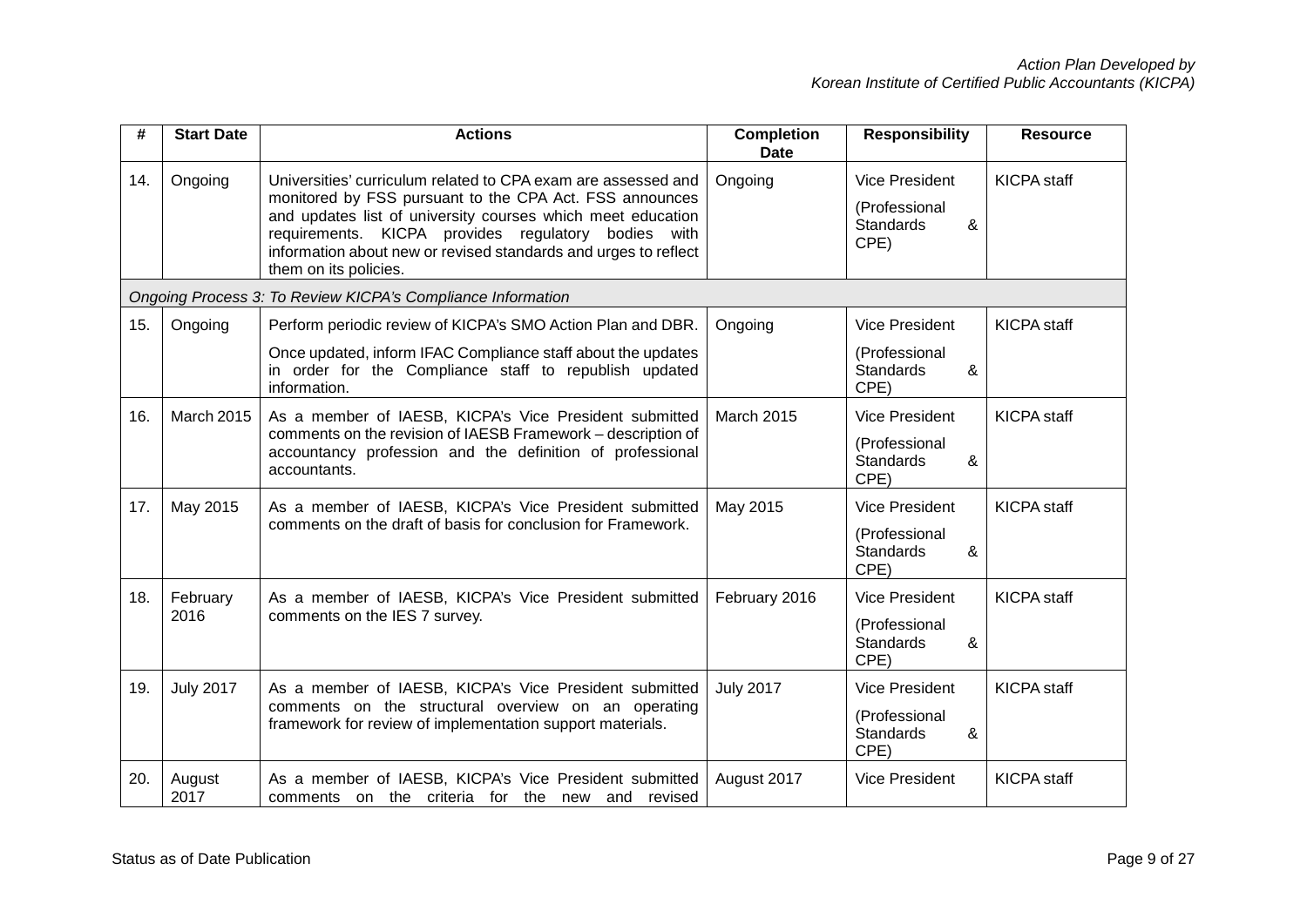| #   | <b>Start Date</b> | <b>Actions</b>                                                                                                                                                                                                                                                                                                                                                                                                                                                                                                                                                                          | <b>Completion</b><br><b>Date</b> | <b>Responsibility</b>                          | <b>Resource</b>    |
|-----|-------------------|-----------------------------------------------------------------------------------------------------------------------------------------------------------------------------------------------------------------------------------------------------------------------------------------------------------------------------------------------------------------------------------------------------------------------------------------------------------------------------------------------------------------------------------------------------------------------------------------|----------------------------------|------------------------------------------------|--------------------|
|     |                   | implementation support materials.                                                                                                                                                                                                                                                                                                                                                                                                                                                                                                                                                       |                                  | (Professional<br><b>Standards</b><br>&<br>CPE) |                    |
| 21. | February,<br>2018 | As a member of IAESB, KICPA's Vice President submitted<br>comments on the IAESB-ISWG activities on IES 4<br>implementation via call and written documents.                                                                                                                                                                                                                                                                                                                                                                                                                              | February, 2018                   | <b>Vice President</b><br>(Professional         | <b>KICPA</b> staff |
|     |                   |                                                                                                                                                                                                                                                                                                                                                                                                                                                                                                                                                                                         |                                  | <b>Standards</b><br>&<br>CPE)                  |                    |
|     |                   | Ongoing Process 4: To Update Research Project to Develop Competence-based CPD System Based on the Revised IESs                                                                                                                                                                                                                                                                                                                                                                                                                                                                          |                                  |                                                |                    |
| 22. | Ongoing           | Update the research on the competence-based CPD system                                                                                                                                                                                                                                                                                                                                                                                                                                                                                                                                  | Ongoing                          | <b>Vice President</b>                          | <b>KICPA</b> staff |
|     |                   | based on the revised IES and conduct study that is designed<br>for transition into output based approach.                                                                                                                                                                                                                                                                                                                                                                                                                                                                               |                                  | (Professional<br>Standards & CPE)              |                    |
|     |                   | A TF, designed to improve the CPA exam and education<br>system, composed of members from the Financial Services<br>Commission (FSC), Financial Supervisory Service, academia,<br>accounting firms, Korea Listed Companies Association and<br>KICPA, was formed in June 2017 and provided suggestions<br>that are in line with IES requirements in early 2018 to the FSC.<br>However, the FSC can't launch restructuring of CPA exam and<br>education system right now due to more focus on and priority<br>to follow-up measures in the wake of Korea's accounting and<br>audit reform. |                                  |                                                |                    |
| 23. | Ongoing           | Develop ethics education program curricula to strengthen<br>professional value, ethics, and attitude.                                                                                                                                                                                                                                                                                                                                                                                                                                                                                   | Ongoing                          | <b>Vice President</b>                          | <b>KICPA</b> staff |
|     |                   | KICPA entrusted the Korea Academy of Business Ethics with<br>research and was granted with the research results of "Ethics<br>Education Curriculum for KICPA Members" and developed<br>ethics education curriculum based on the research.                                                                                                                                                                                                                                                                                                                                               |                                  | (Professional<br>Standards & CPE)              |                    |
|     |                   | Plus, KICPA further strengthened ethics education by<br>providing separate evaluations on the subject of Code of<br>Professional Ethics in IPD courses from the first half of 2018.                                                                                                                                                                                                                                                                                                                                                                                                     |                                  |                                                |                    |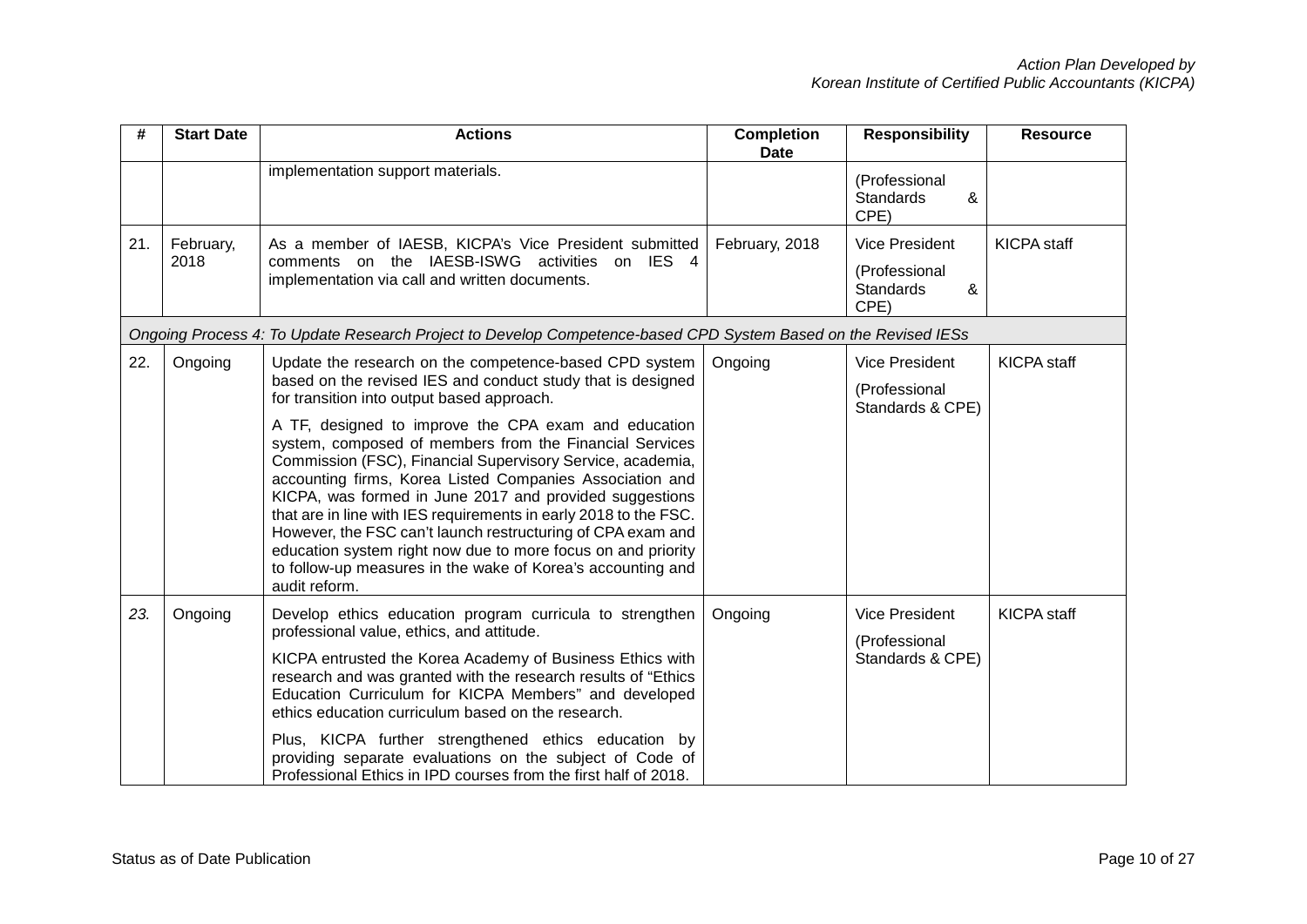| #   | <b>Start Date</b>                                                                                                                | <b>Actions</b>                                                                                                                                                                                                                                                   | <b>Completion</b><br><b>Date</b> | <b>Responsibility</b>                                            | <b>Resource</b> |  |  |
|-----|----------------------------------------------------------------------------------------------------------------------------------|------------------------------------------------------------------------------------------------------------------------------------------------------------------------------------------------------------------------------------------------------------------|----------------------------------|------------------------------------------------------------------|-----------------|--|--|
|     |                                                                                                                                  |                                                                                                                                                                                                                                                                  |                                  |                                                                  |                 |  |  |
|     | Actions Completed 1: Implemented a Research Project to Develop Competence-Based Continuing Professional Development (CPD) System |                                                                                                                                                                                                                                                                  |                                  |                                                                  |                 |  |  |
| 24. | April<br>2010                                                                                                                    | Undertook a research project to develop the competency-based<br>continuing professional development system. This project<br>includes competency modeling, competency self-assessment<br>tool and competency-based curriculum to improve the KICPA<br>CPD system. | March 2011                       | Vice President<br>(Professional<br><b>Standards</b><br>&<br>CPE) | KICPA staff     |  |  |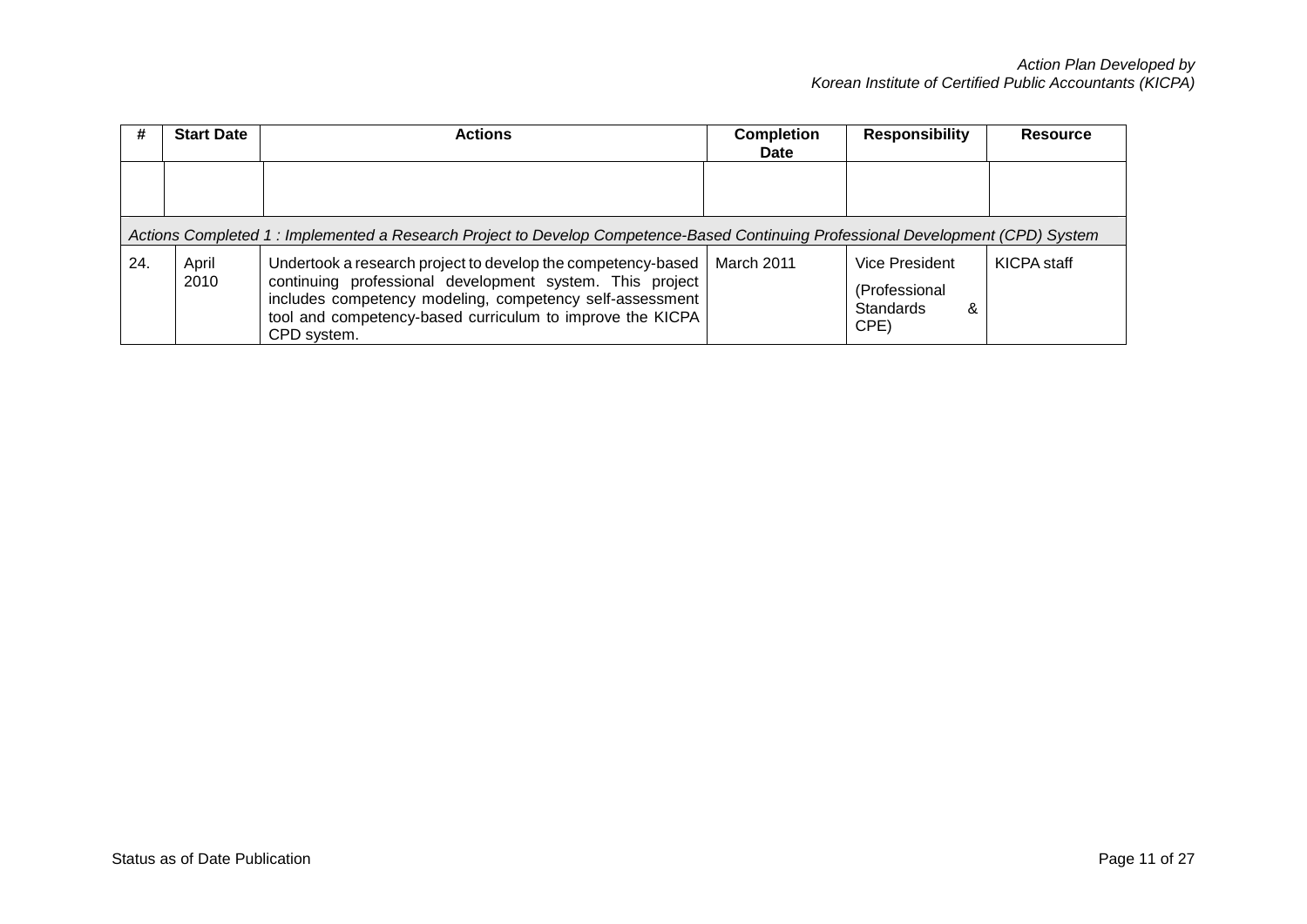## *Action Plan Developed by Korean Institute of Certified Public Accountants (KICPA)*

### Action Plan Subject: SMO3 - International Auditing and Assurance Standards Board (IAASB) Pronouncements<br>Action Plan Objective: To Ensure Ongoing Convergence with IAASB Pronouncements To Ensure Ongoing Convergence with IAASB Pronouncements

| #                                                           | <b>Start Date</b>                                                                                                                               | <b>Actions</b>                                                                                                                                                                                                                                                                                                                                 | <b>Completion</b><br>Date | <b>Responsibility</b>                                                   | <b>Resource</b>    |  |
|-------------------------------------------------------------|-------------------------------------------------------------------------------------------------------------------------------------------------|------------------------------------------------------------------------------------------------------------------------------------------------------------------------------------------------------------------------------------------------------------------------------------------------------------------------------------------------|---------------------------|-------------------------------------------------------------------------|--------------------|--|
| Background:                                                 |                                                                                                                                                 |                                                                                                                                                                                                                                                                                                                                                |                           |                                                                         |                    |  |
|                                                             |                                                                                                                                                 | KICPA establishes auditing standards based on the pre-approval of the Financial Services Commission pursuant to the Act on External Audit of<br>Stock Companies. KICPA set up the Korea Auditing and Assurance Standards Board (KAASB) to formulate auditing standards.                                                                        |                           |                                                                         |                    |  |
|                                                             |                                                                                                                                                 | As for the clarified ISAs adoption, KAASB fully adopted the clarified ISAs and revised KSAs with FSC's approval in December 2012 and the<br>clarified KASs became effective from 2014.                                                                                                                                                         |                           |                                                                         |                    |  |
|                                                             |                                                                                                                                                 | KICPA continues to use best endeavors to maintain ongoing process to adopt and implement IAASB pronouncements. This includes updating the<br>Action Plan for future activities where necessary.                                                                                                                                                |                           |                                                                         |                    |  |
|                                                             |                                                                                                                                                 | Ongoing Process 1: To Develop an Ongoing Process to Adopt and Implement IAASB Pronouncements                                                                                                                                                                                                                                                   |                           |                                                                         |                    |  |
| 25.                                                         | Ongoing                                                                                                                                         | Continuously review and disseminate proposed standards,<br>exposure drafts and final standards issued by IAASB. All<br>exposure drafts issued by IAASB are requested for comments to<br>KICPA's members, regulatory body, academy and industries. The<br>final standards are posted on KICPA's web-site to increase the<br>public's awareness. | Ongoing                   | <b>Vice President</b><br>(Professional<br><b>Standards</b><br>&<br>CPE) | <b>KICPA</b> staff |  |
| 26.                                                         | Ongoing                                                                                                                                         | Regularly monitor and timely update education and training<br>content to ensure that KICPA's members are aware of new<br>requirements and understand them properly.                                                                                                                                                                            | Ongoing                   | Vice President<br>(Professional<br>Standards<br>&<br>CPE)               | <b>KICPA</b> staff |  |
| Ongoing Process 2: To Review KICPA's Compliance Information |                                                                                                                                                 |                                                                                                                                                                                                                                                                                                                                                |                           |                                                                         |                    |  |
| 27.                                                         | Ongoing                                                                                                                                         | Perform periodic review of KICPA's SMO Action Plan and DBR.<br>Once updated, inform IFAC Compliance staff about the updates<br>in order for the Compliance staff to republish updated information.                                                                                                                                             | Ongoing                   | <b>Vice President</b><br>(Professional<br><b>Standards</b><br>&<br>CPE) | <b>KICPA</b> staff |  |
|                                                             | Actions Compeleted1: Adopted New ISAs and Declared a Clear Public Statement with KICPA's Commitment to Convergence with IAASB<br>Pronouncements |                                                                                                                                                                                                                                                                                                                                                |                           |                                                                         |                    |  |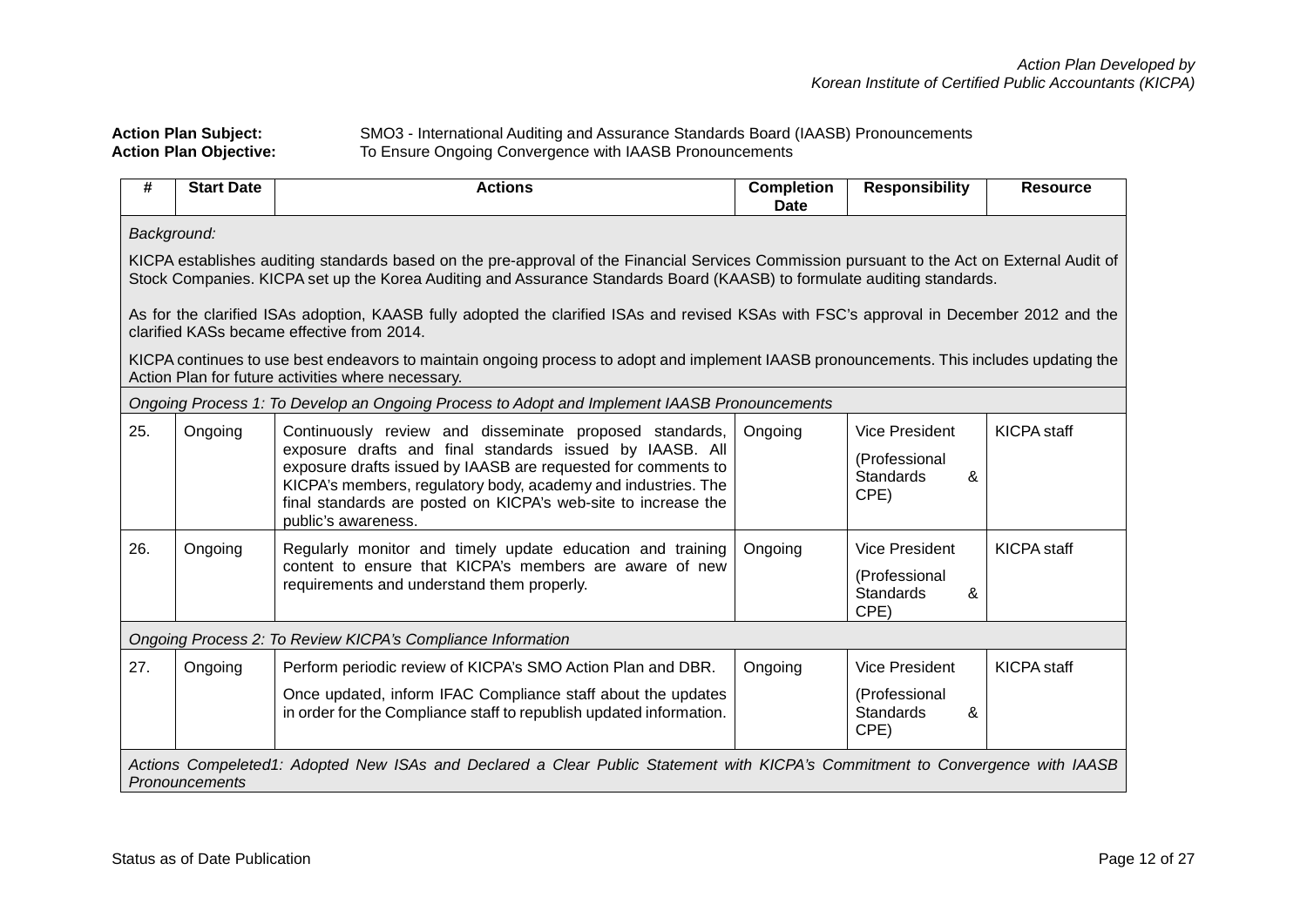| #   | <b>Start Date</b>                                                                                              | <b>Actions</b>                                                                                                                                                                                                                                                                                                                    | <b>Completion</b><br><b>Date</b> | <b>Responsibility</b>                                                         | <b>Resource</b>                                |  |  |
|-----|----------------------------------------------------------------------------------------------------------------|-----------------------------------------------------------------------------------------------------------------------------------------------------------------------------------------------------------------------------------------------------------------------------------------------------------------------------------|----------------------------------|-------------------------------------------------------------------------------|------------------------------------------------|--|--|
| 28. | <b>July 2009</b>                                                                                               | Developed training materials to assist KICPA's members in<br>understanding and implementing new ISAs.<br>Focused the training materials on differences between current<br>standards and new ISAs, including risk based audit approach,<br>revised forms of reporting, group auditing, new requirements for<br>auditors and so on. | December<br>2009                 | <b>Vice President</b><br>(Professional<br><b>Standards</b><br>&<br>CPE)       | <b>KICPA</b> staff                             |  |  |
| 29. | March 2009                                                                                                     | Fully translated the New ISAs into Korean (new KSA) with<br>collecting comments from stakeholders, and submitted to the<br>FSC for approval.                                                                                                                                                                                      | April 2010                       | -Vice President<br>(Professional<br>Standards<br>&<br>CPE)<br>-KAASB          | -Members<br>0f<br><b>KAASB</b><br>-KICPA staff |  |  |
| 30. | February<br>2012                                                                                               | Re-applied for FSC's approval, which resulted in FSC's<br>deliberation and approval.                                                                                                                                                                                                                                              | December<br>2012                 | <b>FSC</b>                                                                    |                                                |  |  |
| 31. | August<br>2013                                                                                                 | KAASB passed KSA Annual Improvement (2013) and the revised<br>KSAs 800, 805, and 810, which were approved by the Financial<br>Services Commission.                                                                                                                                                                                | November<br>2013                 | - Vice President<br>(Professional<br><b>Standards</b><br>&<br>CPE)<br>- KAASB | <b>KICPA</b> staff                             |  |  |
|     |                                                                                                                | Actions Completed 2: Reviewed an ISA Guide Developed by IFAC Small and Medium Practices (SMP) Committee                                                                                                                                                                                                                           |                                  |                                                                               |                                                |  |  |
| 32. | February<br>2008                                                                                               | Reviewed the "Guide to Using International Standards on<br>Auditing in the Audit of Small-and Medium-sized Entities",<br>including SMP Risk Approach Case Study and considered if the<br>contents of the Guide could be utilized as training materials with<br>regard to the implementation of new ISAs.                          | September<br>2008                | <b>Vice President</b><br>(Professional<br><b>Standards</b><br>&<br>CPE)       | <b>KICPA</b> staff                             |  |  |
| 33. | August<br>2012                                                                                                 | Reflected the above Guideline in making an audit working paper<br>sample for SMPs                                                                                                                                                                                                                                                 | June 2013                        |                                                                               |                                                |  |  |
|     | Actions Completed 3: Adoption and Promulgation of International Standards on Assurance Engagements (ISAE) 3402 |                                                                                                                                                                                                                                                                                                                                   |                                  |                                                                               |                                                |  |  |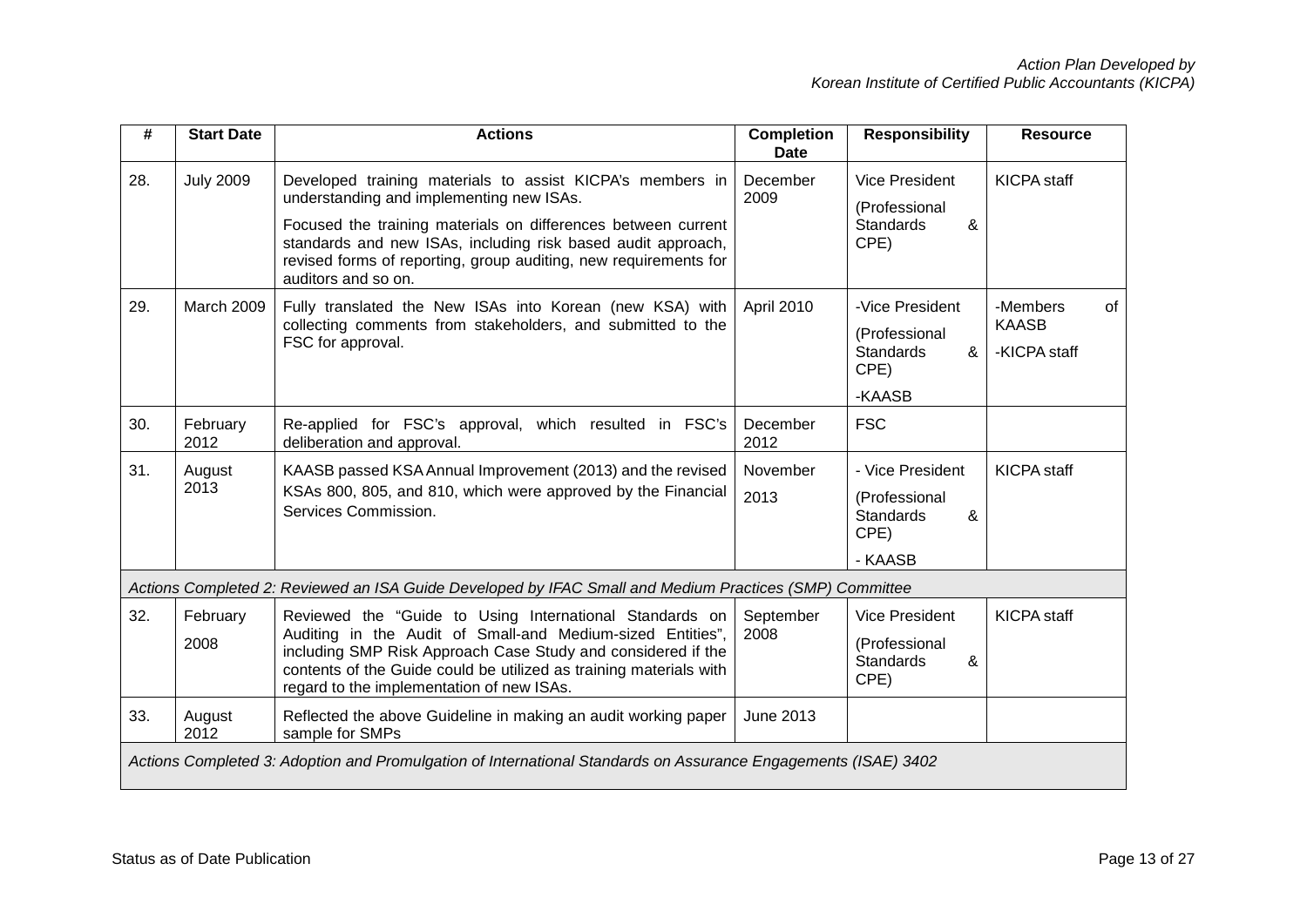| #   | <b>Start Date</b> | <b>Actions</b>                                                                                                                                                                                                                     | <b>Completion</b><br>Date | <b>Responsibility</b>                                                         | <b>Resource</b>                                       |
|-----|-------------------|------------------------------------------------------------------------------------------------------------------------------------------------------------------------------------------------------------------------------------|---------------------------|-------------------------------------------------------------------------------|-------------------------------------------------------|
| 34. | December<br>2013  | KAASB passed and then promulgated the revised KSAE 3402.                                                                                                                                                                           | December<br>2013          | - Vice President<br>(Professional<br>&<br><b>Standards</b><br>CPE)<br>- KAASB | <b>KICPA</b> staff                                    |
|     |                   | New Developments 1: Preparation for the Adoption of Revised ISAs on Audit Reporting                                                                                                                                                |                           |                                                                               |                                                       |
| 35. | May<br>2015       | Establishing of a sub-committee in preparation of<br>adopting ARS<br>Embarking on translation<br>Conducting a study on how to be well-prepared for the<br>adoption and how to respond to it with the outside<br>specialist engaged | December<br>2017          | - Vice President<br>(Professional<br>&<br><b>Standards</b><br>CPE)<br>- KAASB | - KICPA staff<br><b>Members</b><br>of<br><b>KAASB</b> |
| 36. | <b>June 2017</b>  | Establishing KSAs 701 for adoption of KAM<br>Establishing KSAs 700 for improvement of audit report                                                                                                                                 | December<br>2017          | - Vice President<br>(Professional<br><b>Standards</b><br>&<br>CPE)<br>- KAASB | <b>Members</b><br>0f<br><b>KAASB</b><br>- KICPA staff |
| 37. | August<br>2018    | Updating the best examples of audit reports based on<br>the revised standards                                                                                                                                                      | October<br>2018           | - Vice President<br>(Professional<br>&<br><b>Standards</b><br>CPE)<br>- KAASB | - KICPA staff                                         |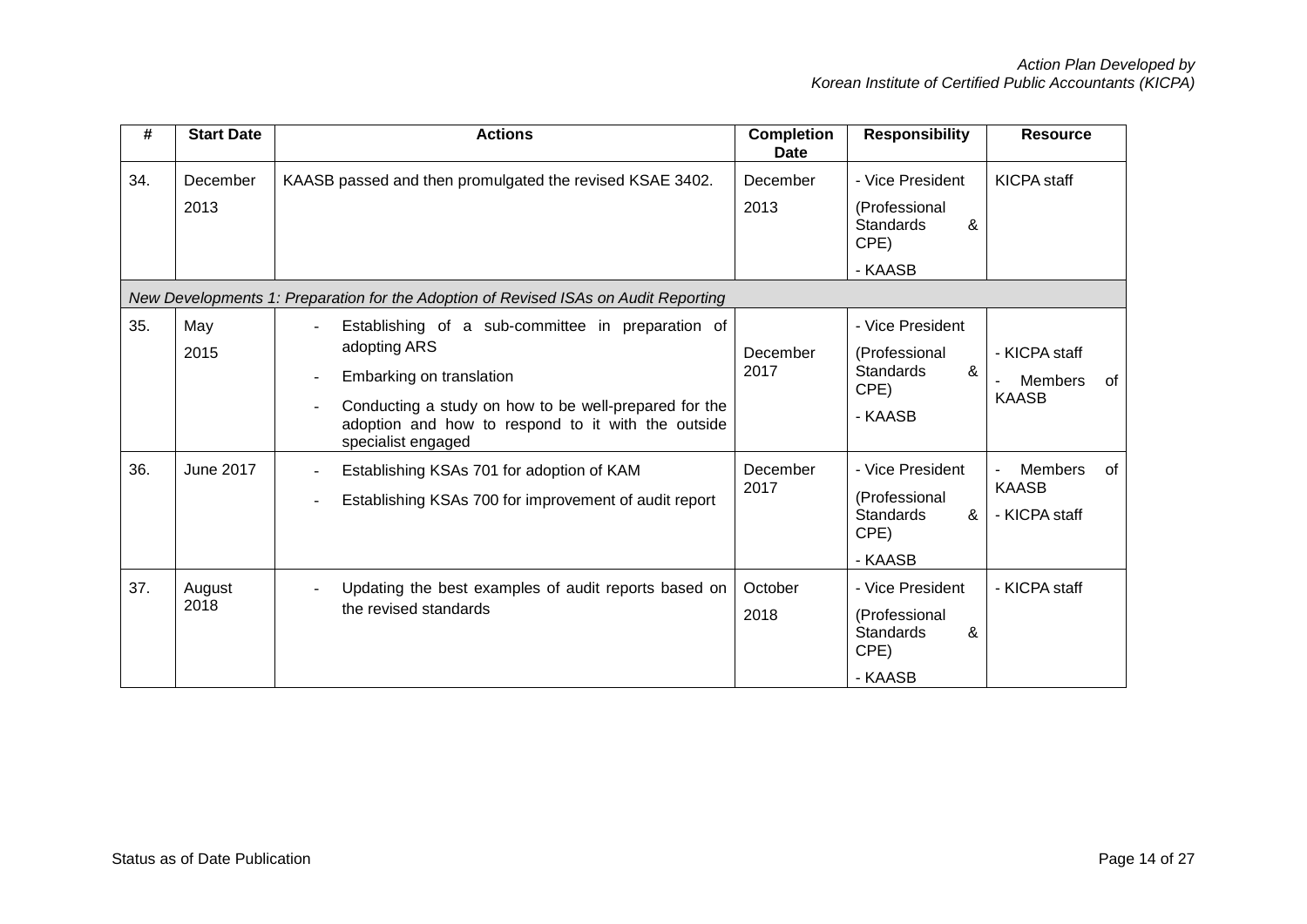# Action Plan Subject: **SMO 4 - International Ethics Standards Board for Accountants (IESBA) Code of Ethics**<br>**Action Plan Objective:** To Adopt and Implement the IESBA Code of Ethics To Adopt and Implement the IESBA Code of Ethics

| #   | <b>Start Date</b>                                                                                                                                                                                                                                                                                                                                                                                                                                                                                                                                                                                                                                                                                                                                                                           | <b>Actions</b>                                                                                                                                                                                                                                                                                                                                                                                                                                                                                                                                                                                                                | <b>Completion</b><br><b>Date</b> | <b>Responsibility</b>                                            | <b>Resource</b>    |  |  |  |
|-----|---------------------------------------------------------------------------------------------------------------------------------------------------------------------------------------------------------------------------------------------------------------------------------------------------------------------------------------------------------------------------------------------------------------------------------------------------------------------------------------------------------------------------------------------------------------------------------------------------------------------------------------------------------------------------------------------------------------------------------------------------------------------------------------------|-------------------------------------------------------------------------------------------------------------------------------------------------------------------------------------------------------------------------------------------------------------------------------------------------------------------------------------------------------------------------------------------------------------------------------------------------------------------------------------------------------------------------------------------------------------------------------------------------------------------------------|----------------------------------|------------------------------------------------------------------|--------------------|--|--|--|
|     | Background:                                                                                                                                                                                                                                                                                                                                                                                                                                                                                                                                                                                                                                                                                                                                                                                 |                                                                                                                                                                                                                                                                                                                                                                                                                                                                                                                                                                                                                               |                                  |                                                                  |                    |  |  |  |
|     |                                                                                                                                                                                                                                                                                                                                                                                                                                                                                                                                                                                                                                                                                                                                                                                             | Under the Certified Public Accountant Act, KICPA establishes the Code of Ethics. KICPA members are required to comply with the Code of<br>Ethics according to the CPA Act and bylaw.                                                                                                                                                                                                                                                                                                                                                                                                                                          |                                  |                                                                  |                    |  |  |  |
|     | which remains in use at present.                                                                                                                                                                                                                                                                                                                                                                                                                                                                                                                                                                                                                                                                                                                                                            | KICPA newly set up the Korean Ethics Standards Board for Accountants (KESBA) in July 2005 in an endeavor to enhance the public interest and<br>to adopt the IESBA Code of Ethics. In July 2006 the KESBA fully adopted the 2005 version of the IESBA Code as the Code of Ethics of KICPA,                                                                                                                                                                                                                                                                                                                                     |                                  |                                                                  |                    |  |  |  |
|     | KESBA prepared and released an exposure draft on the revised IESBA Code of Ethics in December, 2011 to adopt the revised Code, published<br>in 2009. In addition, KESBA has endeavored to maintain consistency with the IESBA Code, with the efforts of releasing an exposure draft on the<br>revised Code in April 2016 to adopt the revision concerning Conflicts of Interests, Breach of a Requirement of Code of Ethics, and Change to the<br>Definition of Those Charged with Governance. Upon the completion of Korea's accounting and audit reform in around 2019, KESBA is planning<br>to issue an exposure draft on the International Code of Ethics for Professional Accountants (including International Independence Standards) that<br>were published in April, 2018 by IESBA. |                                                                                                                                                                                                                                                                                                                                                                                                                                                                                                                                                                                                                               |                                  |                                                                  |                    |  |  |  |
|     | Accountants (IESBA)                                                                                                                                                                                                                                                                                                                                                                                                                                                                                                                                                                                                                                                                                                                                                                         | Ongoing Process 1: To Promote Members' Understanding of and Interest in the Activities of the International Ethics Standards Board for                                                                                                                                                                                                                                                                                                                                                                                                                                                                                        |                                  |                                                                  |                    |  |  |  |
| 30. | Ongoing                                                                                                                                                                                                                                                                                                                                                                                                                                                                                                                                                                                                                                                                                                                                                                                     | Disseminate to members the exposure draft or revised<br>Standards released by the IESBA in the form of email or a<br>monthly magazine and to collect members' comments to<br>deliver to the IESBA.<br>Upon IESBA's publication of an exposure draft on the Code<br>of Ethics for Professional Accountants, KICPA solicits<br>opinions from stakeholders, KESBA reflects such opinions,<br>and submits Korean accounting profession's opinions to the<br>IESBA. Upon the revision of the Code by IESBA, a<br>summary of the revision along with relevant standards is<br>circulated to KICPA members via channels including e- | Ongoing                          | Vice President<br>(Professional<br><b>Standards</b><br>&<br>CPE) | <b>KICPA</b> staff |  |  |  |
|     |                                                                                                                                                                                                                                                                                                                                                                                                                                                                                                                                                                                                                                                                                                                                                                                             | mails.                                                                                                                                                                                                                                                                                                                                                                                                                                                                                                                                                                                                                        |                                  |                                                                  |                    |  |  |  |
|     |                                                                                                                                                                                                                                                                                                                                                                                                                                                                                                                                                                                                                                                                                                                                                                                             | Ongoing Process 2: To Support and Monitor Members' Compliance with the Code of Ethics                                                                                                                                                                                                                                                                                                                                                                                                                                                                                                                                         |                                  |                                                                  |                    |  |  |  |
| 31. | Ongoing                                                                                                                                                                                                                                                                                                                                                                                                                                                                                                                                                                                                                                                                                                                                                                                     | Carry out a survey periodically in order to identify the                                                                                                                                                                                                                                                                                                                                                                                                                                                                                                                                                                      | Ongoing                          | <b>Vice President</b>                                            | <b>KICPA</b> staff |  |  |  |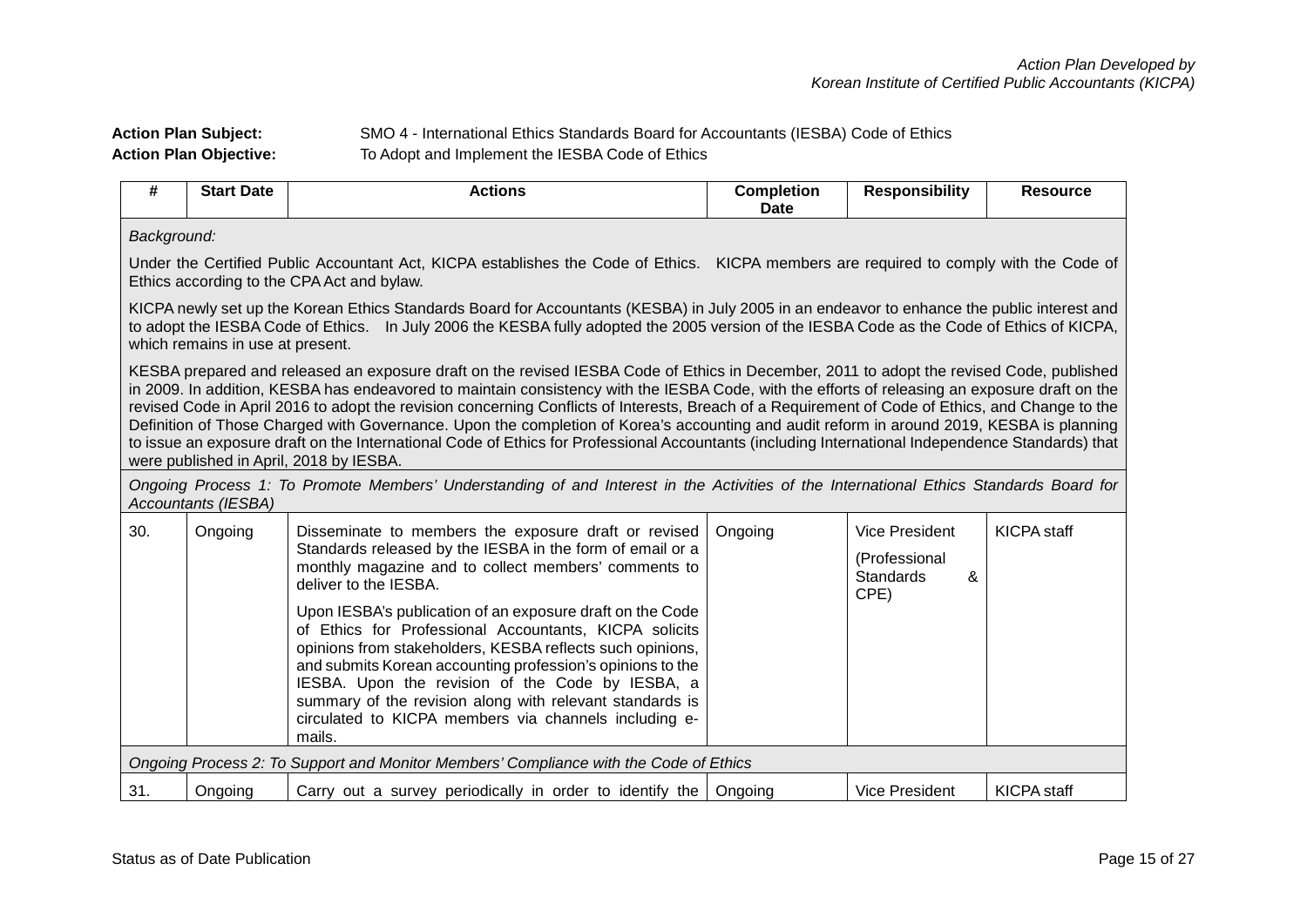| #   | <b>Start Date</b>                                           | <b>Actions</b>                                                                                                                                                                                                                       | <b>Completion</b><br><b>Date</b> | <b>Responsibility</b>                          | <b>Resource</b>    |  |  |
|-----|-------------------------------------------------------------|--------------------------------------------------------------------------------------------------------------------------------------------------------------------------------------------------------------------------------------|----------------------------------|------------------------------------------------|--------------------|--|--|
|     | (biennial)                                                  | current status of accounting practices' compliance with<br>Ethics Standards.                                                                                                                                                         |                                  | (Professional<br><b>Standards</b><br>&<br>CPE) |                    |  |  |
| 32. | Ongoing                                                     | Provide consultation to members to enhance the                                                                                                                                                                                       | Ongoing                          | <b>Vice President</b>                          | <b>KICPA</b> staff |  |  |
|     |                                                             | understanding of the Code of Ethics and to resolve Ethics<br>related issues through phone calls and emails.                                                                                                                          |                                  | (Professional<br><b>Standards</b><br>&<br>CPE) |                    |  |  |
| 33. | Ongoing                                                     | Set up and run the Center for Ethics Complaints to enhance                                                                                                                                                                           | Ongoing                          | <b>Vice President</b>                          | <b>KICPA</b> staff |  |  |
|     |                                                             | self-regulatory function of KICPA.                                                                                                                                                                                                   |                                  | (Professional<br>&<br><b>Standards</b><br>CPE) |                    |  |  |
|     |                                                             | Ongoing Process 3: To Strengthen Education on the Code of Ethics                                                                                                                                                                     |                                  |                                                |                    |  |  |
| 34. | Ongoing                                                     | Require its members to take 8 hours of ethics CPD program<br>a year.                                                                                                                                                                 | Ongoing                          | <b>Vice President</b>                          | <b>KICPA</b> staff |  |  |
|     |                                                             |                                                                                                                                                                                                                                      |                                  | (Professional<br><b>Standards</b><br>&<br>CPE) |                    |  |  |
| 35. | Ongoing                                                     | Review Ethics Education Toolkit to consider if some of its<br>contents, such as case study videos and sample courses,<br>could be utilized as training materials when KICPA<br>develops ethics training program on an ongoing basis. | Ongoing                          | <b>Vice President</b>                          | <b>KICPA</b> staff |  |  |
|     |                                                             |                                                                                                                                                                                                                                      |                                  | (Professional<br><b>Standards</b><br>&<br>CPE) |                    |  |  |
|     | Ongoing Process 4: To Review KICPA's Compliance Information |                                                                                                                                                                                                                                      |                                  |                                                |                    |  |  |
| 36. | Ongoing                                                     | Perform periodic review of KICPA's SMO Action Plan and                                                                                                                                                                               | Ongoing                          | <b>Vice President</b>                          | <b>KICPA</b> staff |  |  |
|     |                                                             | DBR.<br>Once updated, inform IFAC Compliance staff about the<br>updates in order for the Compliance staff to republish<br>updated information.                                                                                       |                                  | (Professional<br>&<br><b>Standards</b><br>CPE) |                    |  |  |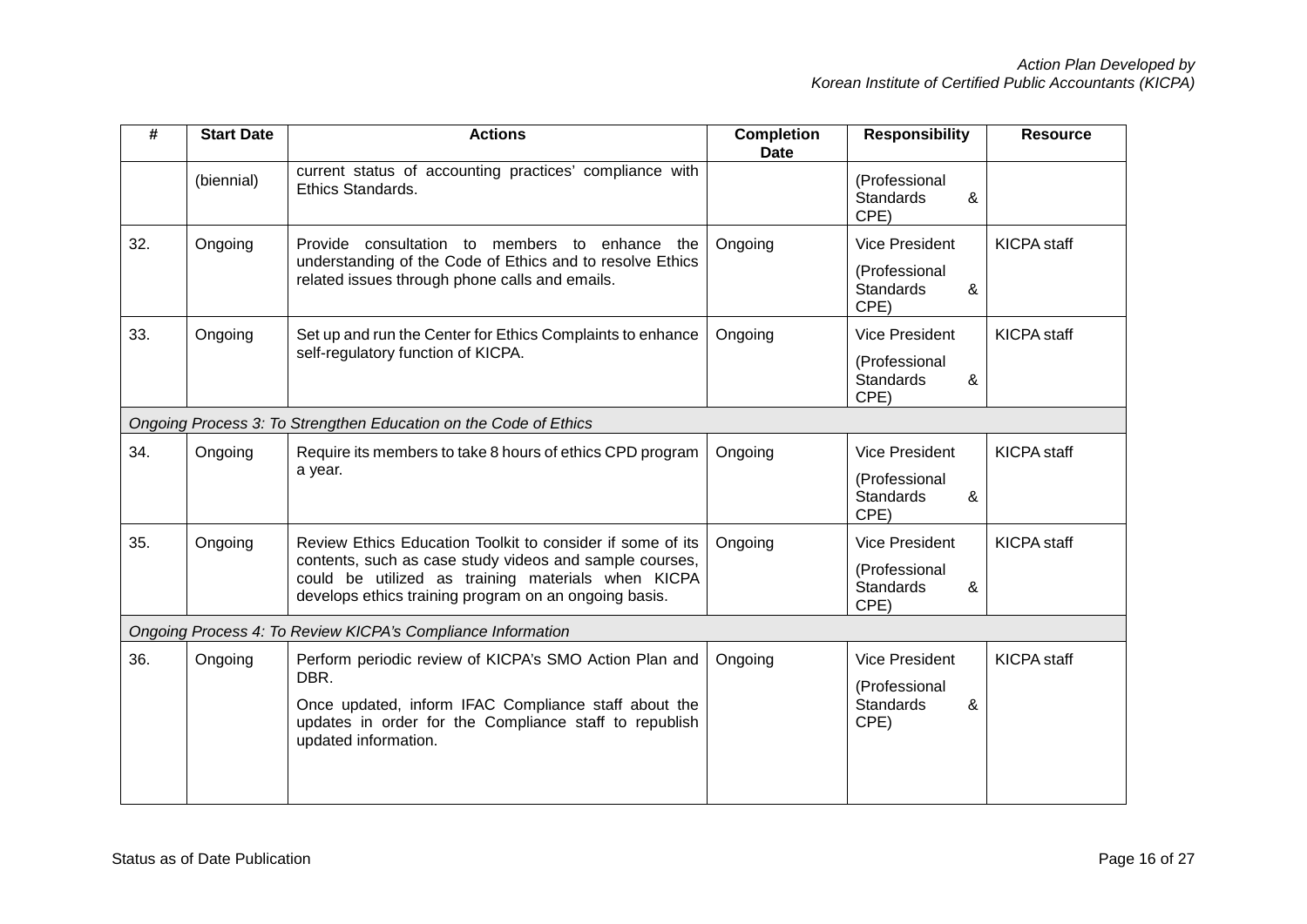| #   | <b>Start Date</b>       | <b>Actions</b>                                                                                                                                                                                                                                                                                                                                                                                                                                                                                                                                                                    | <b>Completion</b><br><b>Date</b> | <b>Responsibility</b>                                                             | <b>Resource</b>    |
|-----|-------------------------|-----------------------------------------------------------------------------------------------------------------------------------------------------------------------------------------------------------------------------------------------------------------------------------------------------------------------------------------------------------------------------------------------------------------------------------------------------------------------------------------------------------------------------------------------------------------------------------|----------------------------------|-----------------------------------------------------------------------------------|--------------------|
|     |                         |                                                                                                                                                                                                                                                                                                                                                                                                                                                                                                                                                                                   |                                  |                                                                                   |                    |
|     | <b>New Developments</b> | 1: To Adopt Revised IESBA Code of Ethics                                                                                                                                                                                                                                                                                                                                                                                                                                                                                                                                          |                                  |                                                                                   |                    |
| 37. | 2009                    | Perform translation of revised IESBA Code of Ethics<br>released in July 2009 to incorporate them into KICPA Code<br>of Ethics for its revision.<br>Establish the Ethics Standards Revision TF to review the<br>translation of the revised IESBA Code of Ethics and to<br>discuss the practical application issues.<br>The translation has been completed, but the specific plan<br>on its pronouncement has not yet been decided.                                                                                                                                                 | December<br>2011<br>Completed    | <b>Vice President</b><br>(Professional<br>&<br><b>Standards</b><br>CPE)<br>-KESBA | <b>KICPA</b> staff |
| 38. |                         |                                                                                                                                                                                                                                                                                                                                                                                                                                                                                                                                                                                   |                                  |                                                                                   |                    |
| 39. | <b>July 2011</b>        | Follow due process in revising KICPA Code of Ethics,<br>including public exposure and consideration of<br>respondents' comments on an exposure draft.                                                                                                                                                                                                                                                                                                                                                                                                                             | December 2012                    | -Vice President<br>(Professional<br>&<br><b>Standards</b><br>CPE)<br>-KESBA       | <b>KICPA</b> staff |
| 40. | Q1 2016                 | Released an exposure draft on the Revised Code on April,<br>2016 to adopt the revision addressing Conflict of Interests,<br>Breach of a Requirement of Code of Ethics, and Change<br>to the Definition of Those Charged with Governance.<br>Upon the completion of relevant measures and<br>enforcement of the revised Act on External Audit of Stock<br>Companies in 2019, the latest Code of Ethics for<br>Professional Accountants, published in April, 2018, will be<br>translated and stakeholders' opinions will be solicited for<br>adoption with the target year of 2020. | Ongoing                          | -Vice President<br>(Professional<br><b>Standards</b><br>&<br>CPE)<br>-KESBA       | <b>KICPA</b> staff |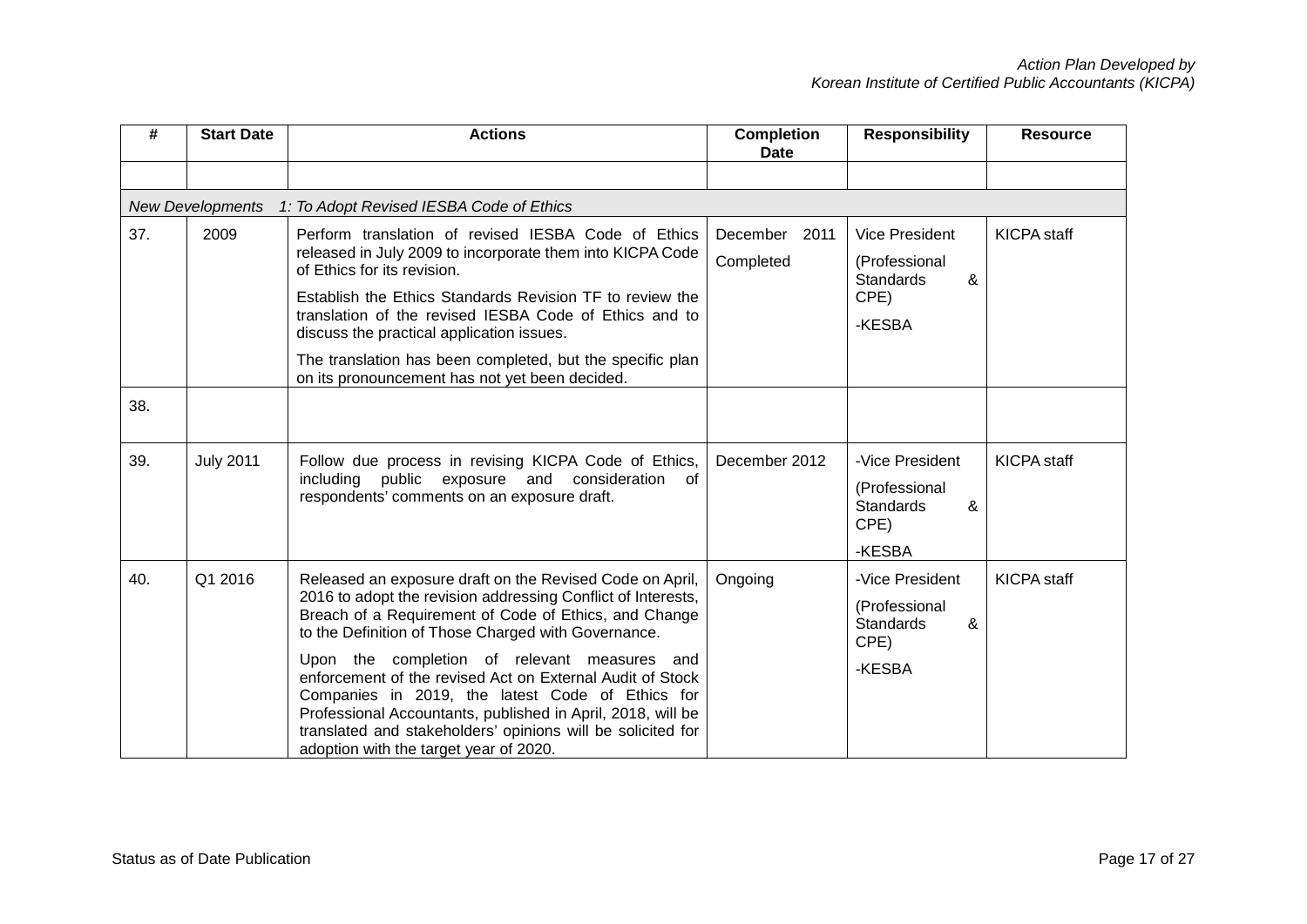| <b>Action Plan Subject:</b>   | SMO5 - International Public Sector Accounting Standards (IPSASs)                            |
|-------------------------------|---------------------------------------------------------------------------------------------|
| <b>Action Plan Objective:</b> | To Continue to Use Best Endeavors to Raise Awareness About IPSASs and Promote Use of IPSASs |

| $\mathbf{u}$<br><b>Completion</b><br>-<br>Star<br>: Date<br>∍sponsibilitv<br>stions<br><br><b>Date</b> | .<br><b>Resourc</b> e |
|--------------------------------------------------------------------------------------------------------|-----------------------|
|--------------------------------------------------------------------------------------------------------|-----------------------|

*Background :*

Under the National Accounting Act of 2007 and the Local Accounting Act of 2016, the Ministry of Strategy and Finance (MSF) and the Ministry of the Interior and Safety (MIS) are responsible for establishing national accounting standards and local government accounting standards respectively.

The National Accounting Standards and Local Government Accounting Standards were developed on the basis of relatively simple rules-based accounting standards that were once applied to companies in the past. The International Public Sector Accounting Standards (IPSAS) have been considered for their establishment by experts and members working in each of advisory or deliberation committees for the standards setting. However, IPSASs are not currently adopted and no plan to do.

The KICPA has no direct responsibility for adoption or implementation of IPSAS, but promotes to settling/improving the accrual based accounting practice in the public sector and encourages to establish a strong public sector accounting system including IPSAS.

In addition, the KICPA continues to participate and promote the IPSAB's activities by submitting comments on Exposure Drafts and notifying/distributing various publications to the KICPA members.

| Ongoing Process 1: To Continue to Use Best Endeavors to Promote Use of IPSASs and Encourage KICPA's Members' Interest in IPSASs |                                                             |                                                                                                                                                                                               |         |                                                      |             |  |
|---------------------------------------------------------------------------------------------------------------------------------|-------------------------------------------------------------|-----------------------------------------------------------------------------------------------------------------------------------------------------------------------------------------------|---------|------------------------------------------------------|-------------|--|
| 41.                                                                                                                             | Ongoing                                                     | Continuously recommend that Korean central and local<br>government adopt IPSASs by studying and introducing<br>relevant ones in developing accounting standards for the<br>Korean government. | Ongoing | -Vice President<br>(Professional<br>Standards & CPE) | KICPA staff |  |
| 42.                                                                                                                             | Ongoing                                                     | Notify KICPA's members of all exposure drafts and new and<br>revised standards issued by IPSASB and encourage its<br>members to send comments on the exposure drafts to<br><b>IPSASB.</b>     | Ongoing | -Vice President<br>(Professional<br>Standards & CPE) | KICPA staff |  |
| 43.                                                                                                                             | Ongoing                                                     | Promote the application of and interest in the IPSASs by<br>referring to IPSASs in various research and studies in<br>collaboration with the GAFSC.                                           | Ongoing | -Vice President<br>(Professional<br>Standards & CPE) | KICPA staff |  |
|                                                                                                                                 | Ongoing Process 2: To Review KICPA's Compliance Information |                                                                                                                                                                                               |         |                                                      |             |  |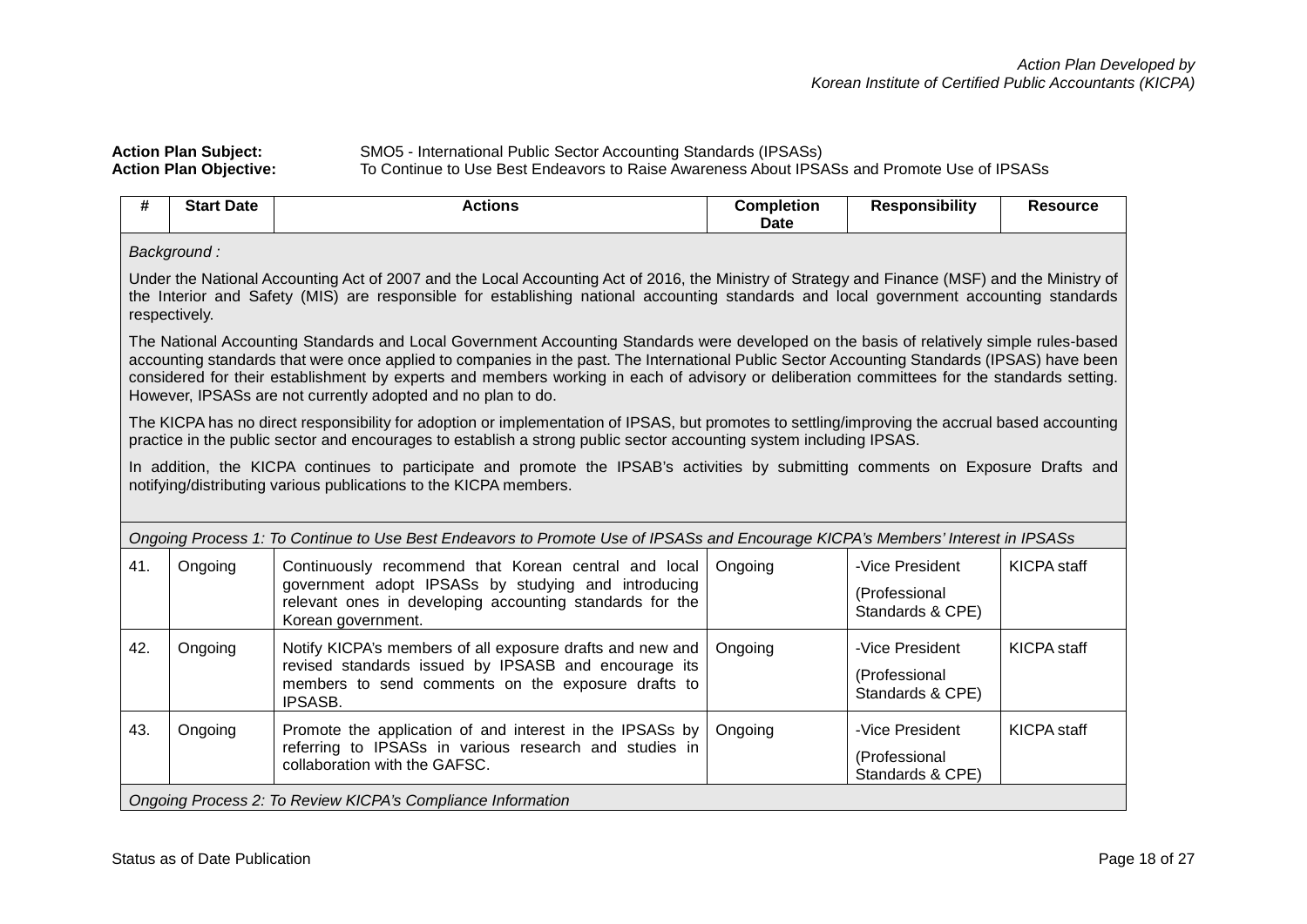| #   | <b>Start Date</b> | <b>Actions</b>                                                                                                                                                                                                                                                  | <b>Completion</b><br>Date | <b>Responsibility</b>                                      | <b>Resource</b>                                                                     |
|-----|-------------------|-----------------------------------------------------------------------------------------------------------------------------------------------------------------------------------------------------------------------------------------------------------------|---------------------------|------------------------------------------------------------|-------------------------------------------------------------------------------------|
| 44. | Ongoing           | Perform periodic review of KICPA's Part1 and Part2<br>responses and update sections relevant to SMO5 as<br>necessary.<br>Once updated, inform IFAC Compliance staff about the<br>updates in order for the Compliance staff to republish updated<br>information. | Ongoing                   | -Vice President<br>(Professional<br>Standards & CPE)       | <b>KICPA</b> staff                                                                  |
|     |                   | New Developments 1: To improve the usefulness of accrual-based accounting information of the central and local governments                                                                                                                                      |                           |                                                            |                                                                                     |
| 45. | June 2016         | Launch a research project about case study on KPIs and<br>fiscal targets based on accrual information in government<br>sectors                                                                                                                                  | Ongoing                   | Vice President                                             | KICPA staff<br>Members of the<br>Government<br>Financial<br>Management<br>Committee |
| 46. | June 2017         | Publish a summary report and issue various articles on the<br>National Government Annual Report to demonstrate the<br>usefulness of accrual-based accounting information.                                                                                       | Ongoing                   | <b>Vice President</b><br>(Professional<br>Standards & CPE) | <b>KICPA</b> staff<br>Members of the<br>Sector<br>Public<br>Committee               |
| 47. | October<br>2018   | Establish accounting awards for local governments to<br>encourage their efforts for enhancing their accounting<br>transparency and improving usefulness of their annual<br>reports.                                                                             | Ongoing                   | Vice President<br>(Professional<br>Standards & CPE)        | KICPA staff                                                                         |

**Action Plan Subject:** SMO6 and Investigation and Discipline (I&D) **Action Plan Objective:** To Continuously Strengthen Investigation and Disciplinary Processes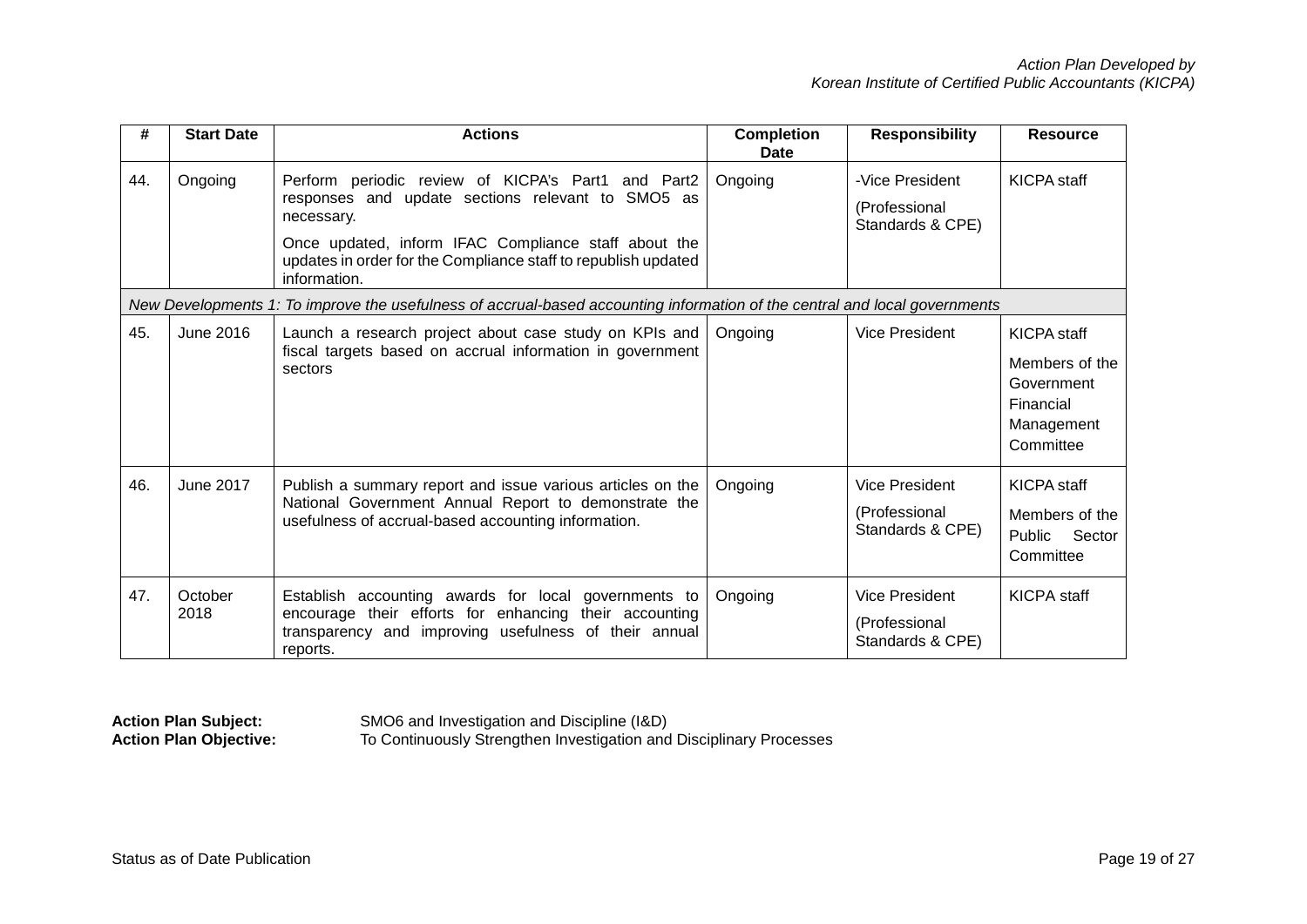|  | — Star⊾<br>-<br>∶ Date | ctions | <b>Completion</b><br><b>Date</b> | <b>onsibility</b><br>Re | Pesource |
|--|------------------------|--------|----------------------------------|-------------------------|----------|
|--|------------------------|--------|----------------------------------|-------------------------|----------|

*Background:*

Under the CPA Act, KICPA set up the Ethics Committee to discipline CPAs and accounting firms found to be in breach of the Act, entrusted by the FSC, which includes designated members of the FSC and the FSS to the Ethics Committee. In addition, KICPA has the Ethics Investigation and Deliberation Committee in place to undertake investigation into and disciplinary actions on members found to have violated the bylaws and other regulations of KICPA.

The CPA Disciplinary Committee under the FSC itself imposes disciplinary actions including revocation of license, suspension, censure, and fine on members who are found to have seriously violated the Act pursuant to its disciplinary provisions.

KICPA takes complaints-based approach to voluntarily receive complaints via Ethics Hotline while conducting investigations based on the information collected from the results of quality assurance review. Plus, other reliable sources including news are also utilized to be proactive in the public interest.

As for the investigative results, KICPA permits defendants to appeal the results, findings and any imposed sanctions to the Ethics Committee and the Ethics Investigation and Deliberation Committee. The sanctions or punishments are imposed proportionate to the level of seriousness of the misconduct or breach based on the Sentencing Guidelines.

To ensure fairness of the investigative process, any individuals who have a conflict of interests are immediately withdrawn at the onset of the investigation as pursuant to the Bylaw of the KICPA and the Terms of Reference of the Ethics Committee and Ethics Investigation and Deliberation Committee, respectively.

The above ensures that KICPA's bylaw and I&D scheme comply with SMO 6 requirements.

KICPA continuously undertakes a review on related regulations and process for its investigation and disciplinary process to meet the requirements of SMO6.

|     | Ongoing Process 1: To Use Best Endeavors to Comply with SMO6 Requirements |                                                                                                                                                                                   |         |                                                                                                           |                    |  |  |  |
|-----|---------------------------------------------------------------------------|-----------------------------------------------------------------------------------------------------------------------------------------------------------------------------------|---------|-----------------------------------------------------------------------------------------------------------|--------------------|--|--|--|
| 48. | Ongoing                                                                   | Maintain KICPA's investigation and disciplinary process<br>compliant with all SMO6 requirements. This includes<br>updating the Action Plan for future activities where necessary. | Ongoing | -Vice President<br>(Professional<br>Standards<br>&<br>CPE)<br>- Vice President<br>(General<br>Management) | <b>KICPA</b> staff |  |  |  |
| 49. | Ongoing                                                                   | Perform periodic review of KICPA's rule of operation for I&D<br>process.                                                                                                          | Ongoing | -Vice President<br>(Professional                                                                          | KICPA staff        |  |  |  |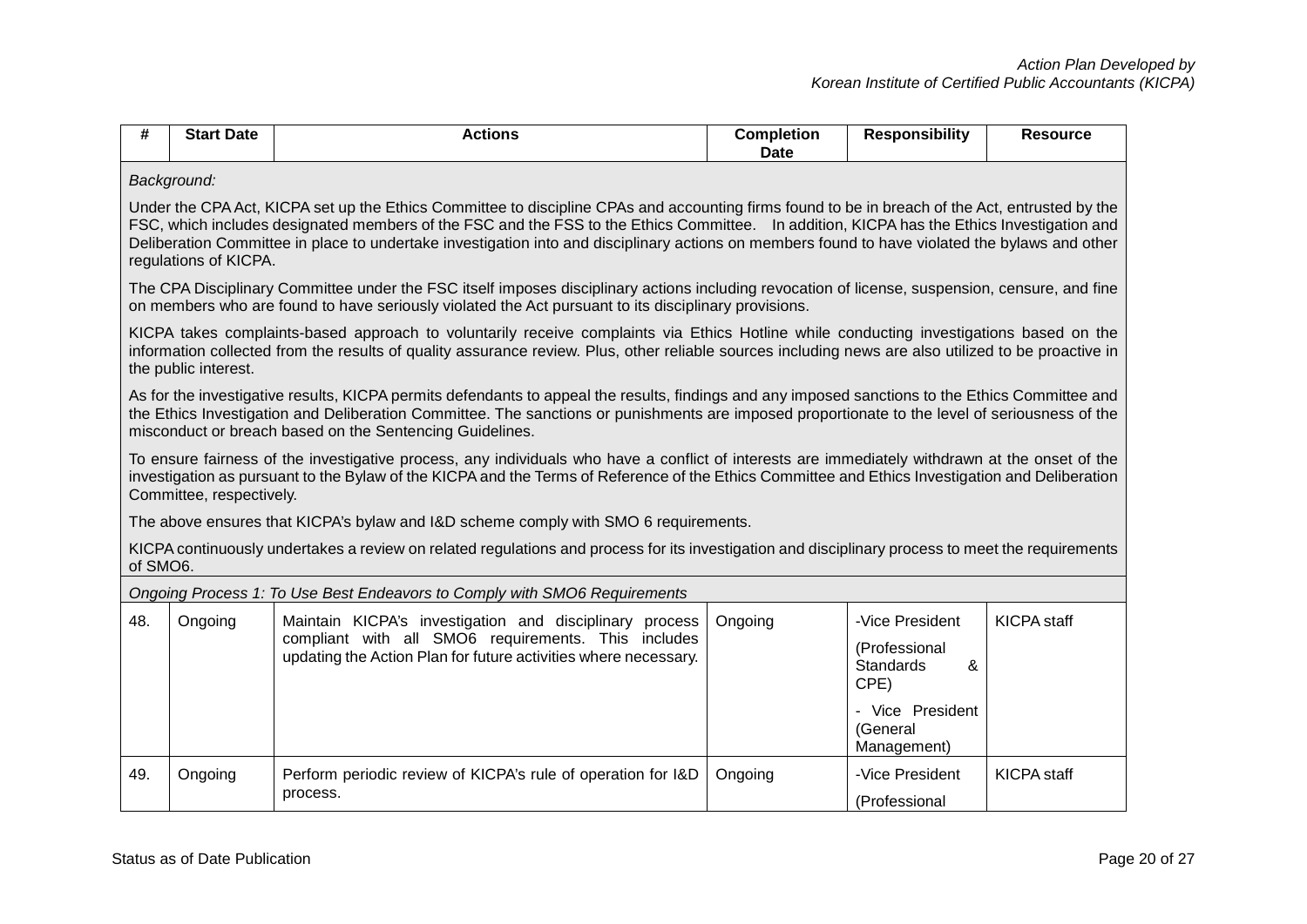| #   | <b>Start Date</b> | <b>Actions</b>                                                                                                                                                                                                                                                                                                                                                                        | <b>Completion</b><br><b>Date</b> | <b>Responsibility</b>                                                                                            | <b>Resource</b> |
|-----|-------------------|---------------------------------------------------------------------------------------------------------------------------------------------------------------------------------------------------------------------------------------------------------------------------------------------------------------------------------------------------------------------------------------|----------------------------------|------------------------------------------------------------------------------------------------------------------|-----------------|
|     |                   |                                                                                                                                                                                                                                                                                                                                                                                       |                                  | &<br><b>Standards</b><br>CPE)                                                                                    |                 |
|     |                   |                                                                                                                                                                                                                                                                                                                                                                                       |                                  | - Vice President<br>(General<br>Management)                                                                      |                 |
| 50. | Ongoing           | Continue to use best endeavors to promote the<br>importance of compliance with ethical requirements<br>and inform KICPA's members of the existing I&D<br>process through meetings, lectures, speeches,<br>articles or consultation.<br>Establishment of the Code of Conduct for CPAs<br>Introduction of I&D system and highlight of its<br>importance on the ethics education courses | Ongoing                          | -Vice President<br>(Professional<br><b>Standards</b><br>&<br>CPE)<br>- Vice President<br>(General<br>Management) | KICPA staff     |

# Table to conduct self-assessment against requirements of SMO 6

| <b>Requirements</b>                                                                                                                                        |              | N | <b>Partially</b> | <b>Comments</b>                                                                              |
|------------------------------------------------------------------------------------------------------------------------------------------------------------|--------------|---|------------------|----------------------------------------------------------------------------------------------|
| <b>Scope of the System</b><br>1. A system of investigation, discipline<br>and appeals exists for the accountancy<br>profession. The system is operational. | $\mathbf{o}$ |   |                  |                                                                                              |
| Information about the types of<br>2.<br>misconduct which may bring about<br>investigative actions is publicly<br>available.                                | $\mathbf{o}$ |   |                  | The information about the misconduct is stipulated in the CPA Act<br>and relevant standards. |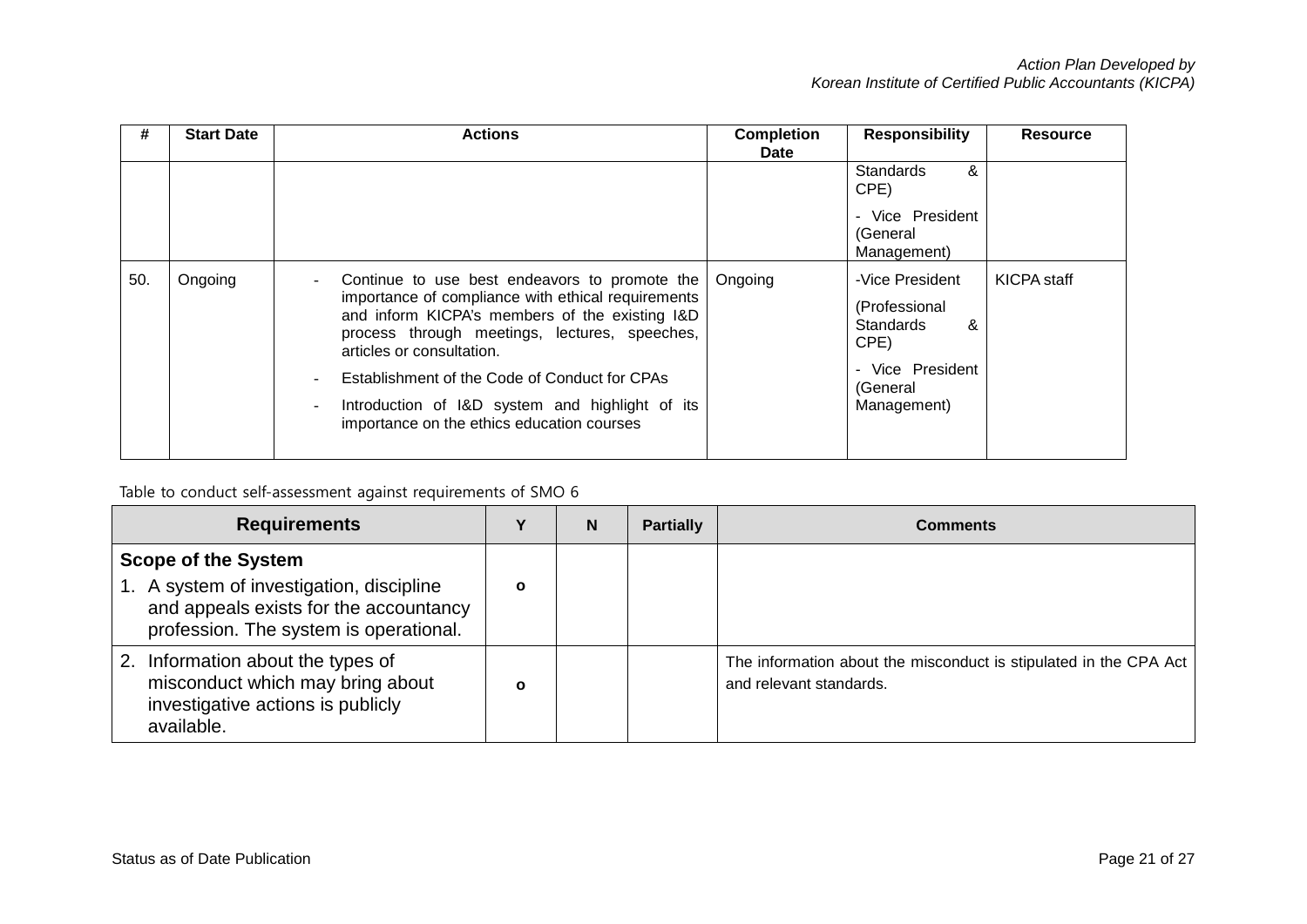| <b>Requirements</b>                                                                                                                                                      | Υ            | N | <b>Partially</b> | <b>Comments</b>                                                                                                                                                  |
|--------------------------------------------------------------------------------------------------------------------------------------------------------------------------|--------------|---|------------------|------------------------------------------------------------------------------------------------------------------------------------------------------------------|
| <b>Initiation of Proceedings</b><br>3. Both a "complaints-based" and an<br>"information-based" approach are<br>adopted.                                                  | O            |   |                  | Both approaches are adopted to receive complaints and reports,                                                                                                   |
| 4. Link with the results of QA reviews has<br>been established.                                                                                                          | $\mathbf{o}$ |   |                  |                                                                                                                                                                  |
| <b>Investigative Process</b><br>5. A committee or similar body exists for<br>performing investigations.                                                                  | O            |   |                  | The Ethics Investigation and Deliberative Committee performs<br>investigations.                                                                                  |
| 6. Members of a committee are<br>independent of the subject of the<br>investigation and other related parties.                                                           | O            |   |                  | The Ethics Committee and the Ethics Investigation and Deliberation<br>Committee are independently operated as pursuant to the relevant<br>regulation and by-law. |
| <b>Disciplinary Process</b><br>7. A separate disciplinary committee/entity<br>exists to make disciplinary decisions on<br>referrals from the investigation<br>committee. | $\mathbf{o}$ |   |                  | The Ethics Committee makes disciplinary decisions on referrals<br>from the Ethics Investigation and Deliberation Committee.                                      |
| 8. Members of the committee/entity<br>include professional accountants as<br>well as non-accountants.                                                                    | O            |   |                  | Non-CPAs are included to the committee members,                                                                                                                  |
| 9. The tribunal exhibits independence of<br>the subject of the investigation and<br>other related parties.                                                               | O            |   |                  | The Ethics Committee is independently operated as pursuant to the<br>relevant regulation and by-law.                                                             |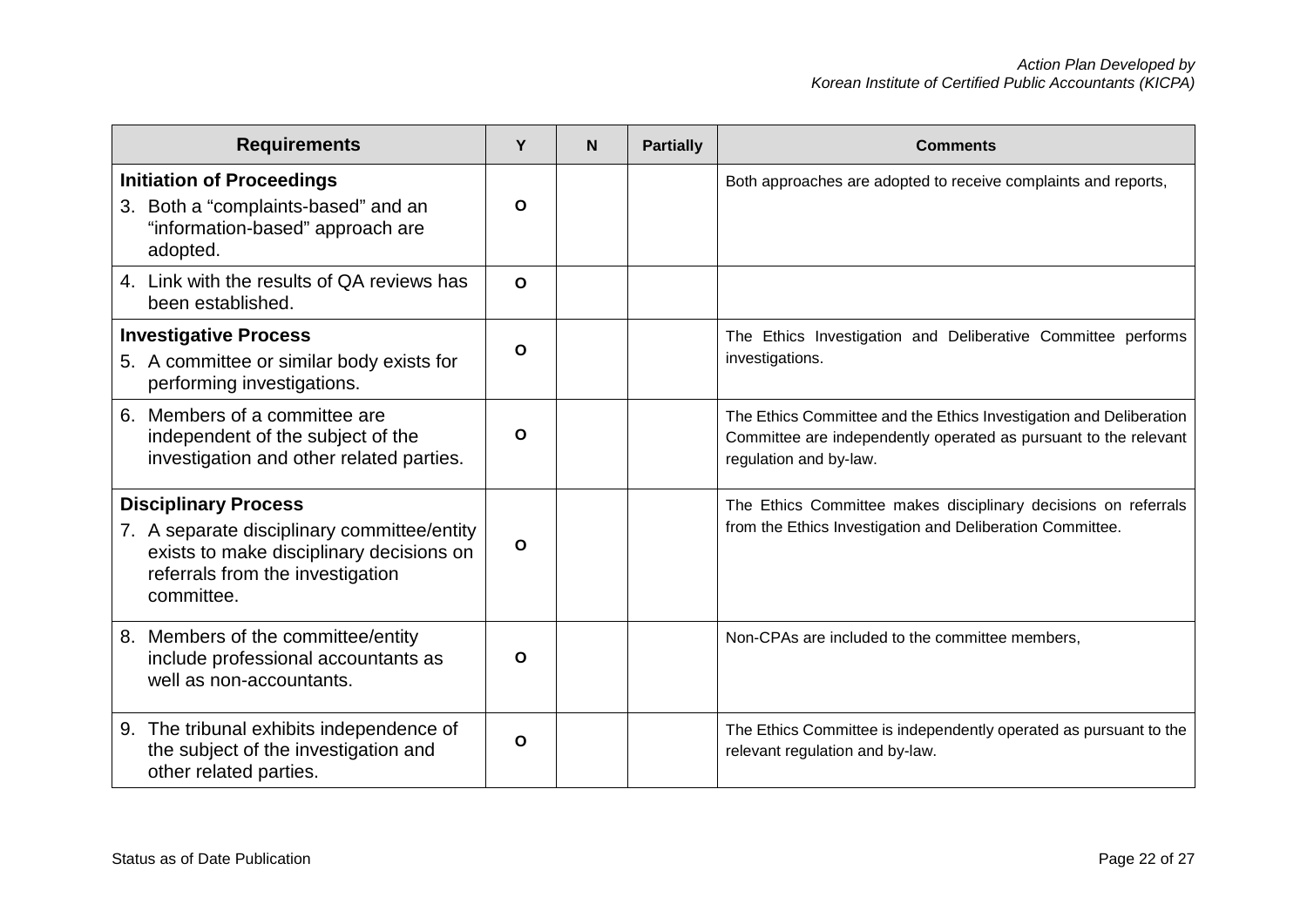| <b>Requirements</b>                                                                                                                                                                                                                                                                   | Y            | N | <b>Partially</b> | <b>Comments</b>                                                                                                            |
|---------------------------------------------------------------------------------------------------------------------------------------------------------------------------------------------------------------------------------------------------------------------------------------|--------------|---|------------------|----------------------------------------------------------------------------------------------------------------------------|
| <b>Sanctions</b><br>10. The disciplinary system allows<br>imposing an extensive range of<br>penalties. It is particularly important to<br>include (a) loss of professional<br>designation; (b) restriction and removal<br>of practicing rights; and (c) exclusion<br>from membership. | O            |   |                  | An extensive range of penalties, including (a), (b), and (c) is imposed<br>as pursuant to the CPA Act and by-law.          |
| <b>Rights of Representation and Appeal</b><br>11. A third appeals body exists which is<br>separate from both the disciplinary<br>committee and investigative committee.                                                                                                               | $\mathbf{o}$ |   |                  | Administrative litigation can be filed.                                                                                    |
| <b>Administrative Processes</b><br>12. Timeframe targets for disposal of all<br>cases are set.                                                                                                                                                                                        | $\mathbf{o}$ |   |                  | Timeframe targets are described.                                                                                           |
| 13. Tracking mechanisms to monitor<br>progress in investigation and discipline<br>and related procedures are established.                                                                                                                                                             | $\mathbf{o}$ |   |                  | Internal audit is performed and reviews by the Financial Services<br>Commission (FSC) are conducted once every four years. |
| 14. Records of investigations and<br>disciplinary processes are established.                                                                                                                                                                                                          | $\mathbf{o}$ |   |                  | Records of investigation and disciplinary processes are established.                                                       |
| <b>Public Interest Considerations</b><br>15. Activities are supported to ensure that<br>the public is aware that an investigative<br>and disciplinary system exists in the<br>jurisdiction.                                                                                           | $\Omega$     |   |                  | The investigative and disciplinary system is introduced on the<br>webpage that receives complaints.                        |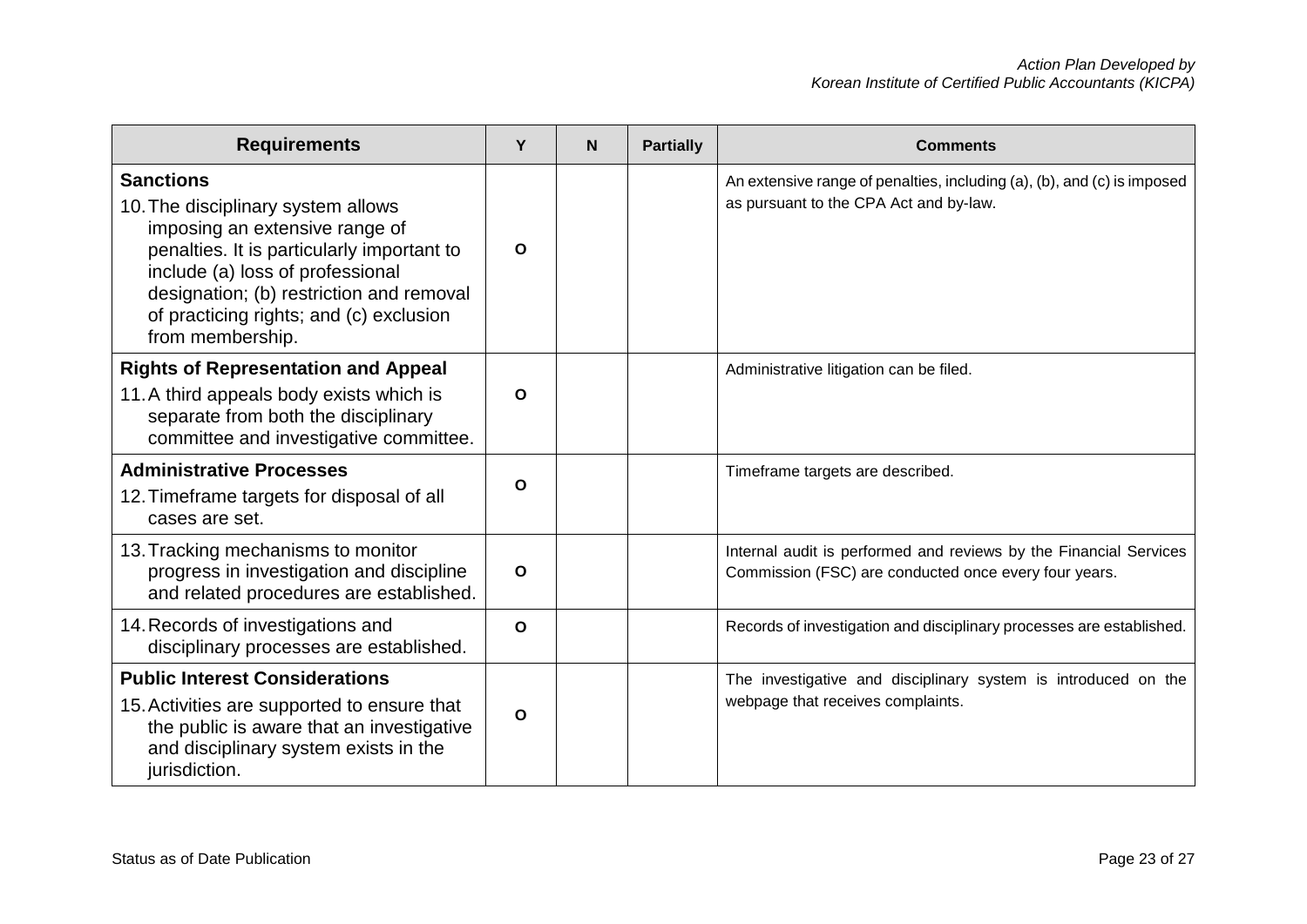| <b>Requirements</b>                                                                                                                  | Υ        | N | <b>Partially</b> | <b>Comments</b>                                                                                                                                         |
|--------------------------------------------------------------------------------------------------------------------------------------|----------|---|------------------|---------------------------------------------------------------------------------------------------------------------------------------------------------|
| 16. A process for the independent review of<br>complaints on which there was no<br>follow-up established.                            | $\Omega$ |   |                  | Internal audit is performed and reviews by the Financial Services<br>Commission (FSC) are conducted once every four years                               |
| 17. The results of the investigative and<br>disciplinary proceedings are made<br>available to the public.                            |          |   | O                | Severe disciplinary actions arising from violations of the CPA Act<br>and the Act on External Audit of Stock Companies are disclosed on<br>the website, |
| <b>Liaison with Outside Bodies</b>                                                                                                   |          |   |                  | Close communication with regulatory bodies are maintained.                                                                                              |
| 18. There is an appropriate process for<br>liaison with outside bodies on possible<br>involvement in serious crimes and<br>offences. | O        |   |                  |                                                                                                                                                         |
| <b>Regular Review of Implementation and</b><br><b>Effectiveness</b>                                                                  |          |   |                  | Internal audits and regular reviews by the FSC are conducted and<br>corrective actions and implemented accordingly.                                     |
| 19. Regular review of implementation and<br>effectiveness of the system are<br>performed and corrective actions are<br>implemented.  | $\Omega$ |   |                  |                                                                                                                                                         |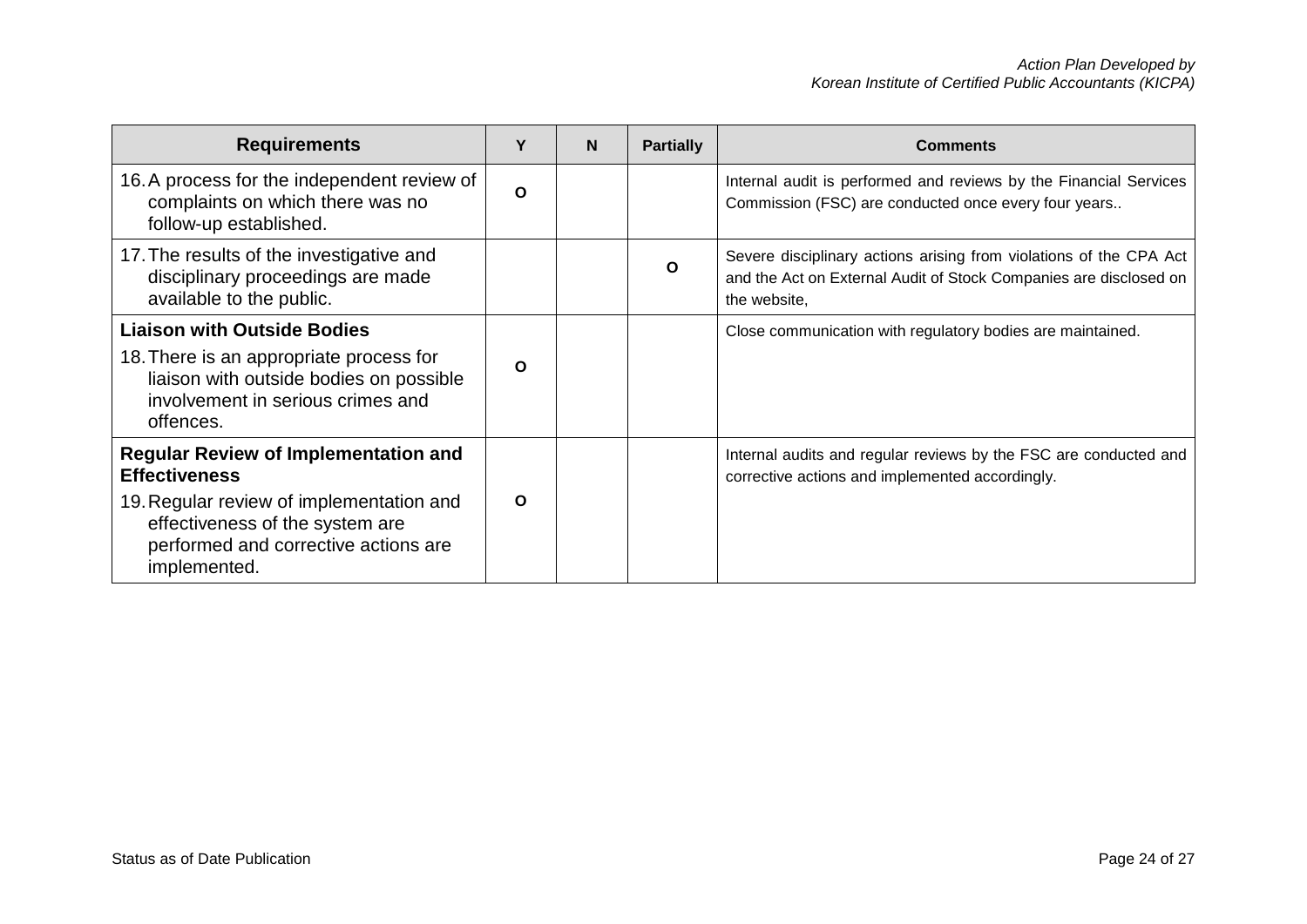## **Action Plan Subject:** SMO7 - International Financial Reporting Standards (IFRSs) **Action Plan Objective:** To Continue to Use Best Endeavors to Promote and Support Adoption and Implementation of IFRSs

| #   | <b>Start Date</b>                                                                                                                                                                                                                                                                                                                                                                                                                                                                                                                                                                                                               | <b>Actions</b>                                                                                                                                                                                                                                                                                                                                                   | <b>Completion</b><br>Date | <b>Responsibility</b>                          | <b>Resource</b>        |  |  |  |  |
|-----|---------------------------------------------------------------------------------------------------------------------------------------------------------------------------------------------------------------------------------------------------------------------------------------------------------------------------------------------------------------------------------------------------------------------------------------------------------------------------------------------------------------------------------------------------------------------------------------------------------------------------------|------------------------------------------------------------------------------------------------------------------------------------------------------------------------------------------------------------------------------------------------------------------------------------------------------------------------------------------------------------------|---------------------------|------------------------------------------------|------------------------|--|--|--|--|
|     | Background:                                                                                                                                                                                                                                                                                                                                                                                                                                                                                                                                                                                                                     |                                                                                                                                                                                                                                                                                                                                                                  |                           |                                                |                        |  |  |  |  |
|     | The Korea Accounting Standards Board (KASB) establishes and publicizes Korean accounting standards under the Act on External Audit of Stock<br>Companies. With the KASB fully adopting IFRSs in 2010, listed entities in Korea prepare financial statements in accordance with K-IFRS, while<br>non-listed entities may choose to do so voluntarily. Entities electing not to prepare financial statements based on K-IFRS are allowed to prepare<br>financial statements in accordance with the Korean Generally Accepted Accounting Principles (K-GAAP).                                                                      |                                                                                                                                                                                                                                                                                                                                                                  |                           |                                                |                        |  |  |  |  |
|     |                                                                                                                                                                                                                                                                                                                                                                                                                                                                                                                                                                                                                                 | KICPA operates online IFRS education programs for its members.                                                                                                                                                                                                                                                                                                   |                           |                                                |                        |  |  |  |  |
|     |                                                                                                                                                                                                                                                                                                                                                                                                                                                                                                                                                                                                                                 | Since 2011 when government-owned companies and public institutions were required to prepare financial statements in accordance with IFRSs,<br>the IFRS adoption has been expanded to other public institutions designated by the decree of the Ministry of Strategy and Finance from 2013.<br>KICPA operates education programs to facilitate the IFRS adoption. |                           |                                                |                        |  |  |  |  |
|     | KICPA actively supports the adoption of IFRS and provides review opinions on exposure drafts. KICPA continues to use best endeavors to promote<br>use of IFRSs and to support their implementation. KICPA undertakes research on implementation issues about K-IFRS, and has published research<br>papers on consolidated financial statements, the equity method and common control transactions, discount rate, impairments, provisions, new<br>revenue standard, income taxes. Additionally, KICPA is undertaking a study on issues arising from the application of new K-IFRS in practice, such<br>as new lease accounting. |                                                                                                                                                                                                                                                                                                                                                                  |                           |                                                |                        |  |  |  |  |
|     | To support its members, KICPA offers CPD courses online and in-person on topics related to K-IFRS. KICPA also regularly organizes conferences<br>and seminars. KICPA supports or participates on the K-IFRS trainings and seminars hosted by the Financial Supervisory Services or KASB.                                                                                                                                                                                                                                                                                                                                        |                                                                                                                                                                                                                                                                                                                                                                  |                           |                                                |                        |  |  |  |  |
|     | Ongoing Process 1: To Continue to Use Best Endeavors to Support the Implementation of the IFRSs Properly                                                                                                                                                                                                                                                                                                                                                                                                                                                                                                                        |                                                                                                                                                                                                                                                                                                                                                                  |                           |                                                |                        |  |  |  |  |
| 51. | February                                                                                                                                                                                                                                                                                                                                                                                                                                                                                                                                                                                                                        | of online-based K-IFRS education<br>85 units<br>Launch                                                                                                                                                                                                                                                                                                           | Ongoing                   | Vice President                                 | <b>Education Board</b> |  |  |  |  |
|     | 2008                                                                                                                                                                                                                                                                                                                                                                                                                                                                                                                                                                                                                            | program to ensure that KICPA's members obtain sufficient<br>knowledge about the K-IFRSs to audit financial statements<br>prepared in accordance with the K-IFRSs appropriately.                                                                                                                                                                                  |                           | (Professional<br>&<br><b>Standards</b><br>CPE) | <b>KICPA</b> staff     |  |  |  |  |
|     |                                                                                                                                                                                                                                                                                                                                                                                                                                                                                                                                                                                                                                 | Update online-based K-IFRS education program periodically.                                                                                                                                                                                                                                                                                                       |                           |                                                |                        |  |  |  |  |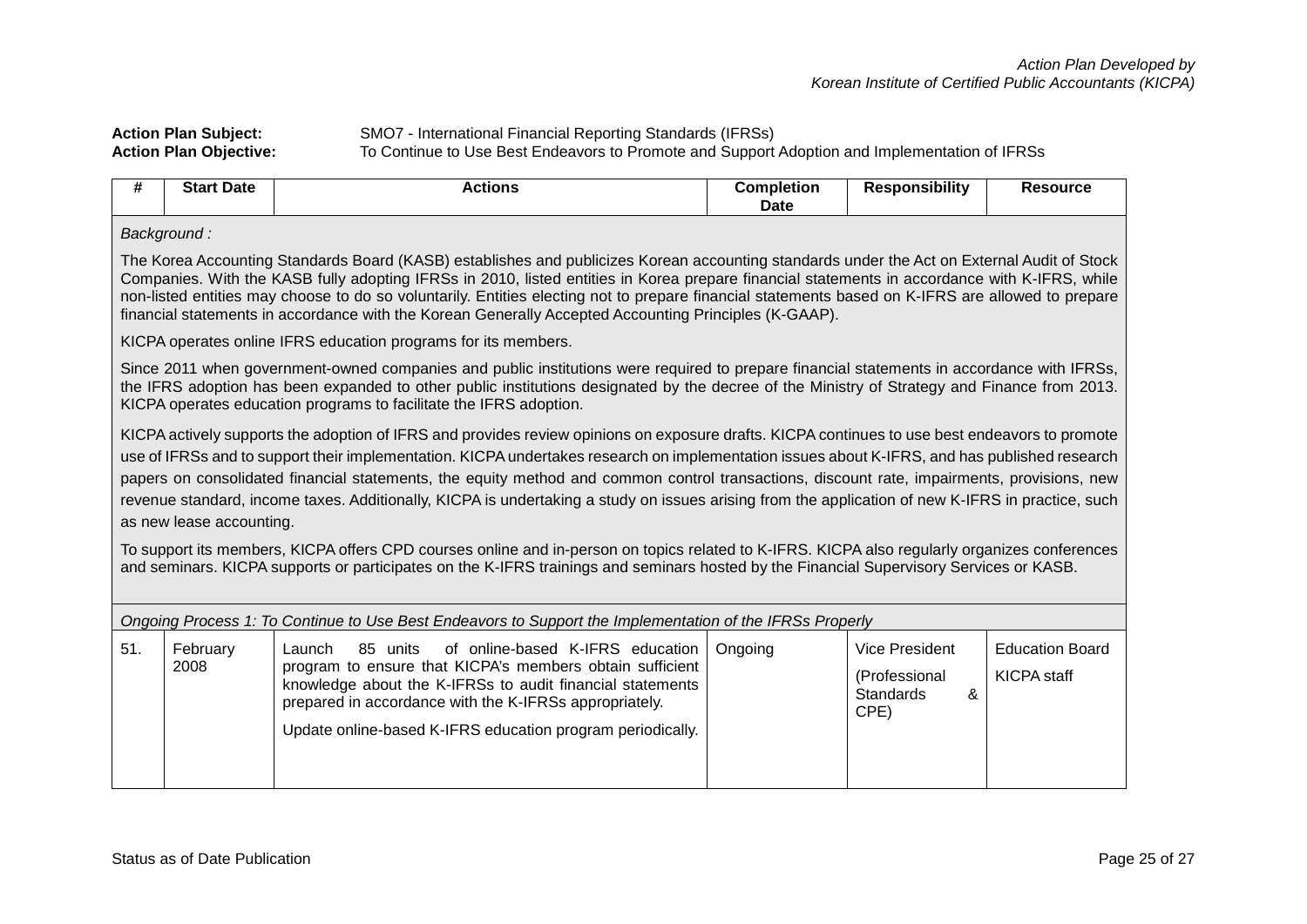| #   | <b>Start Date</b> | <b>Actions</b>                                                                                                                                                                                                                                                                        | <b>Completion</b><br><b>Date</b> | <b>Responsibility</b>                                                   | <b>Resource</b>    |
|-----|-------------------|---------------------------------------------------------------------------------------------------------------------------------------------------------------------------------------------------------------------------------------------------------------------------------------|----------------------------------|-------------------------------------------------------------------------|--------------------|
| 52. | 2007              | Publish "IFRS Implementation Manual" to help its members<br>audit financial statements prepared in accordance with IFRS.                                                                                                                                                              | January 2008                     | <b>Vice President</b><br>(Professional<br>&<br><b>Standards</b><br>CPE) | <b>KICPA</b> staff |
| 53. | Ongoing           | Actively participate in KASB standards-setting activities, such<br>as reviewing KASB's exposure drafts and submitting<br>comments on them.<br>Have submitted comments on exposure drafts and DPs to<br>IASB as part of efforts to engage in standard-setting<br>processes since 2014. | Ongoing                          | <b>Vice President</b><br>(Professional<br><b>Standards</b><br>&<br>CPE) | <b>KICPA</b> staff |
| 54. | Ongoing           | In association with the Korean Accounting Standards Board<br>(KASB), publicize and disseminate the K-IFRS Bound<br>Volume.                                                                                                                                                            | Ongoing                          | <b>Vice President</b><br>(Professional<br><b>Standards</b><br>&<br>CPE) | <b>KICPA</b> staff |
| 55. | Ongoing           | Actively announce to members the exposure draft and<br>proposals on establishment and revision of IFRS.                                                                                                                                                                               | Ongoing                          | <b>Vice President</b><br>(Professional<br><b>Standards</b><br>&<br>CPE) | <b>KICPA</b> staff |
| 56. | Ongoing           | Provide CPD education for members on the establishment<br>and revision of IFRS.                                                                                                                                                                                                       | Ongoing                          | <b>Vice President</b><br>(Professional<br><b>Standards</b><br>&<br>CPE) | <b>KICPA</b> staff |
| 57. | Ongoing           | Promote the importance of fair value measurement practices<br>and provide various measurement methods to members<br>through extensive research and a review on fair value<br>measurement, one of core issues of IFRS. Provide CPE<br>courses to members by on-line training.          | Ongoing                          | <b>Vice President</b><br>(Professional<br><b>Standards</b><br>&<br>CPE) | <b>KICPA</b> staff |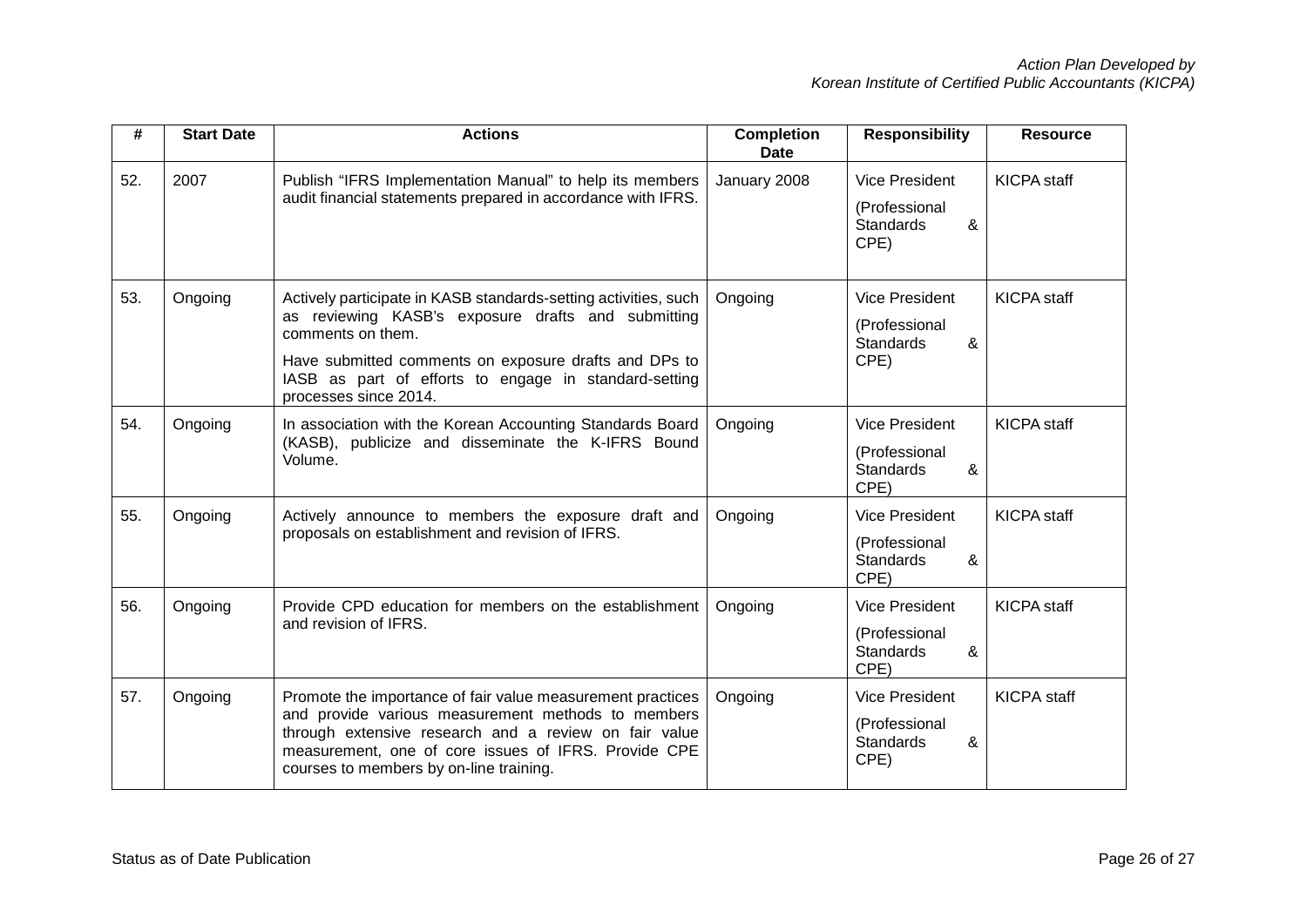| #   | <b>Start Date</b> | <b>Actions</b>                                                                                                                                                                                                                                                                                                              | <b>Completion</b><br><b>Date</b> | <b>Responsibility</b>                          | <b>Resource</b>    |
|-----|-------------------|-----------------------------------------------------------------------------------------------------------------------------------------------------------------------------------------------------------------------------------------------------------------------------------------------------------------------------|----------------------------------|------------------------------------------------|--------------------|
| 58. | Ongoing           | Organize a meeting with those in charge of IFRS in<br>accounting firms on a regular basis with inviting a Korean<br>IFRIC member.                                                                                                                                                                                           | Ongoing                          | <b>Vice President</b><br>(Professional         | <b>KICPA</b> staff |
|     |                   |                                                                                                                                                                                                                                                                                                                             |                                  | &<br><b>Standards</b><br>CPE)                  |                    |
|     |                   | Ongoing Process 2: To Review KICPA's Compliance Information                                                                                                                                                                                                                                                                 |                                  |                                                |                    |
| 59  | Ongoing           | Perform periodic review of KICPA's SMO Action Plan and<br>DBR.                                                                                                                                                                                                                                                              | Ongoing                          | <b>Vice President</b>                          | <b>KICPA</b> staff |
|     |                   | Once updated, inform IFAC Compliance staff about the<br>updates in order for the Compliance staff to republish updated<br>information.                                                                                                                                                                                      |                                  | (Professional<br><b>Standards</b><br>&<br>CPE) |                    |
|     |                   | New Developments 1: Consultations on IFRS issues for members                                                                                                                                                                                                                                                                |                                  |                                                |                    |
| 60. | Ongoing           |                                                                                                                                                                                                                                                                                                                             | Ongoing                          | <b>Vice President</b>                          | <b>KICPA</b> staff |
|     |                   | Set up consultation process on K-IFRS issues for members.<br>The consultation is only for the educative purposes (not<br>authoritative).                                                                                                                                                                                    |                                  | (Professional<br><b>Standards</b><br>&<br>CPE) |                    |
|     |                   | New Developments 2: To Discuss IFRS Applicability Issues in Practice                                                                                                                                                                                                                                                        |                                  |                                                |                    |
| 61. | Ongoing           | Study possible issues arising from the application of K-IFRS                                                                                                                                                                                                                                                                | Ongoing                          | <b>Vice President</b>                          | <b>KICPA</b> staff |
|     |                   | in practice and make research paper on these to make it<br>available for KICPA members.                                                                                                                                                                                                                                     |                                  | (Professional<br>&<br><b>Standards</b>         |                    |
|     |                   | Published research paper on consolidated F/S, equity<br>method and common control transactions in 2015, discount<br>rate and impairment in 2016, new revenue standard and<br>provisions in 2017, and income taxes in 2018. Research<br>paper on new lease accounting is in progress and will be<br>published in early 2019. |                                  | CPE)                                           |                    |